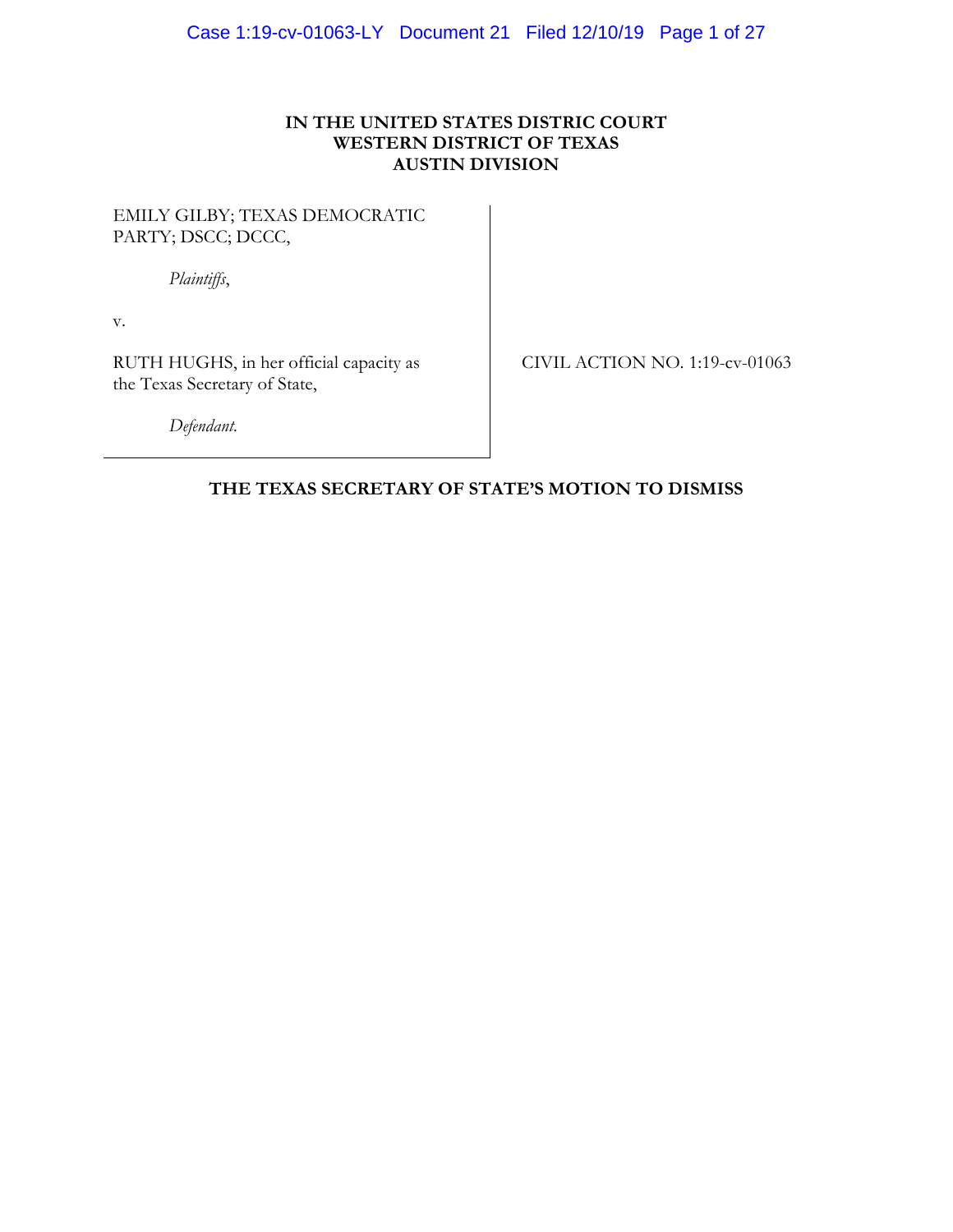# Case 1:19-cv-01063-LY Document 21 Filed 12/10/19 Page 2 of 27

| Ι.              |  |  |
|-----------------|--|--|
| A.              |  |  |
| В.              |  |  |
| $\mathcal{C}$ . |  |  |
| П.              |  |  |
| А.              |  |  |
| В.              |  |  |
| C.              |  |  |
| III.            |  |  |
| А.              |  |  |
| <b>B.</b>       |  |  |
| C.              |  |  |
|                 |  |  |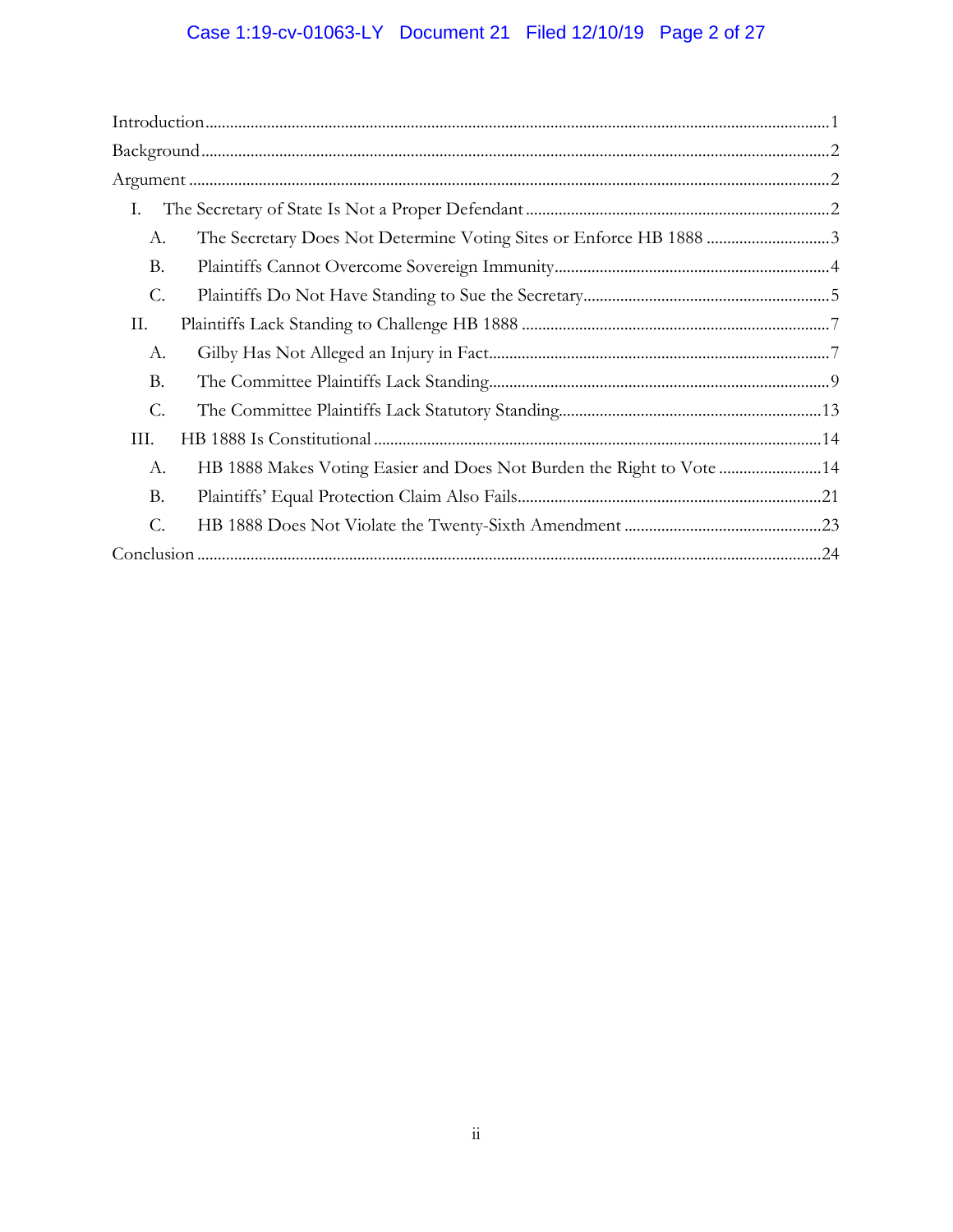#### **INTRODUCTION**

HB 1888 makes voting easier by directing local officials to keep polling places open for longer. It also prevents an abuse of the electoral system Texans had seen all too frequently: local officials picking and choosing their voters by strategically opening polling places for limited hours in shifting locations.

In any event, the Secretary of State plays no role in selecting polling places or implementing HB 1888. As the Fifth Circuit confirmed just last week, Plaintiffs cannot sue the Secretary for the decisions of local officials or challenge a statute she does not enforce. *City of Austin v. Paxton*, No. 18- 50646, 2019 WL 6520769, at \*6, — F.3d — (5th Cir. Dec. 4, 2019). Plaintiffs lack standing to do so, and sovereign immunity bars their claims.

Moreover, Plaintiffs lack standing to challenge HB 1888 regardless of who they sue. Their purported injuries are speculative, not certainly impending. Plaintiffs do not plausibly allege that any particular local officials will choose polling places inconvenient for Plaintiffs.

On the merits, HB 1888 is constitutional. It does not burden anyone's right to vote, and there is no constitutional right to early voting—let alone a right to vote at a particular location open for a particular time. HB 1888 protects the State's weighty interests in preventing gamesmanship by local officials, avoiding voter confusion, and increasing voter opportunities. HB 1888 also satisfies the Equal Protection Clause because it applies equally to everyone. Finally, HB 1888 does not violate the Twenty-Sixth Amendment because it does not deny or abridge anyone's right to vote on account of age.

The Texas Secretary of State respectfully requests that the Court dismiss Plaintiffs' claims for lack of subject-matter jurisdiction and failure to state a claim. *See* Fed. R. Civ. P. 12(b)(1), (6).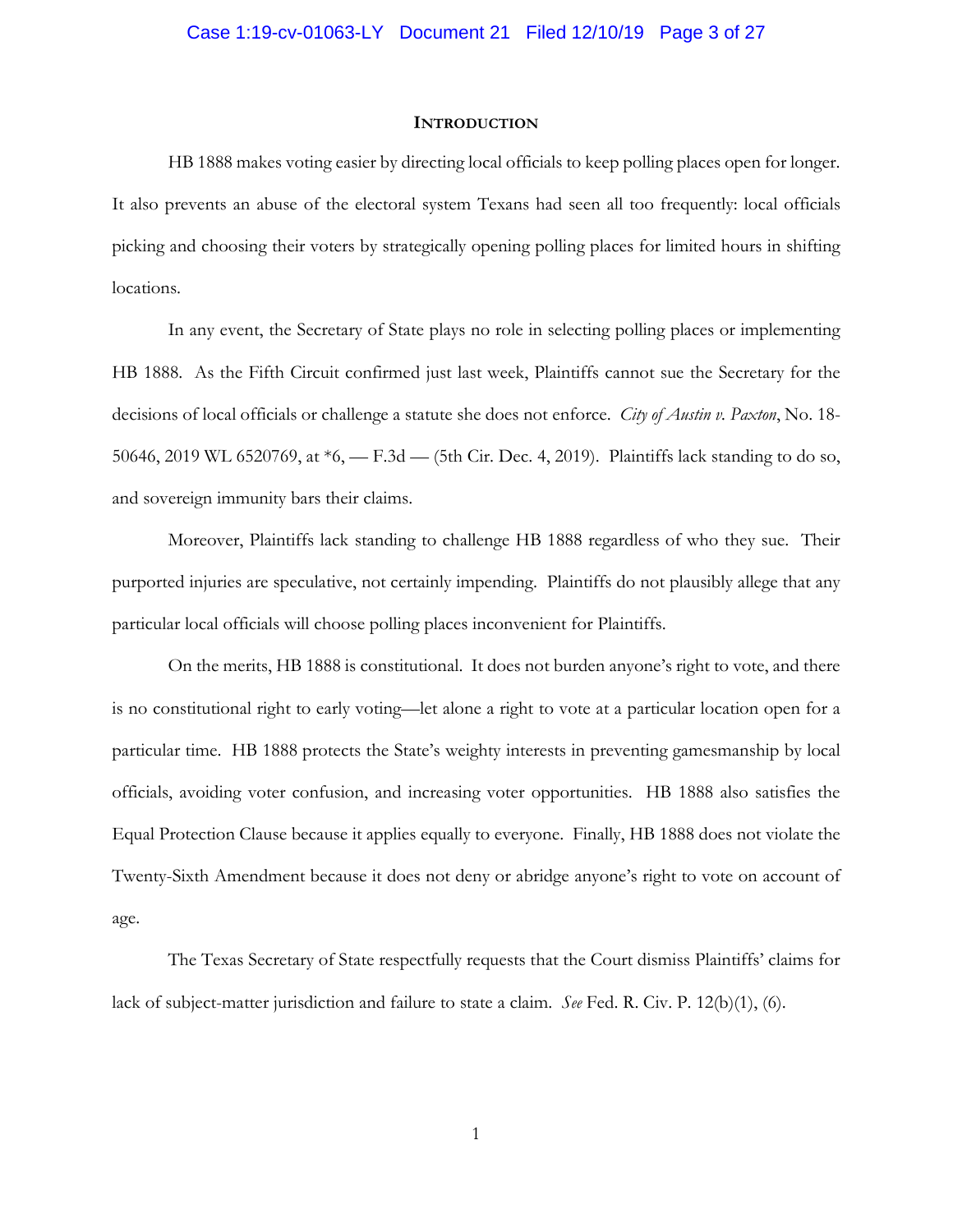#### **BACKGROUND**

Texas legislators noticed a problem in Texas elections: "the selective harvesting of targeted votes" by local officials.<sup>1</sup> Some local officials improperly sought "to influence the vote" by strategically establishing polling places in particular locations for limited times. First Am. Compl. ("FAC") ¶ 32, ECF No. 19.

The Legislature remedied that problem by passing HB 1888. It prevents local officials from engaging in selective vote harvesting by requiring early voting polling places to be open throughout the early voting period. *See* Tex. Elec. Code § 85.064 (requiring "each temporary branch polling place" to be open "the days that voting is required to be conducted at the main early voting polling place" for, in most cases, at least eight hours per day). Thus, the times and locations of early voting polling places will be clearer to all voters, not just those favored by certain local officials.

But that is not the only benefit of HB 1888. It also prevents voter confusion by making polling places easier to find. Now, when a voter sees an early voting polling place, he can be confident that polling place will still be there if he returns later. Moreover, HB 1888 also increases opportunities to vote by increasing the amount of time that polling places remain open.

#### **ARGUMENT**

# **I. The Secretary of State Is Not a Proper Defendant**

 $\overline{a}$ 

Plaintiffs complain about the locations of voting sites. But the Secretary does not determine those locations; local officials do. Plaintiffs claim HB 1888 will affect the decisions local officials make. But the Secretary does not enforce HB 1888. Enforcement is instead through election contests filed by losing candidates. And just last week, the Fifth Circuit confirmed that Plaintiffs cannot sue the Secretary for things she does not do. *Paxton*, 2019 WL 6520769, at \*6.

Statement of Rep. Bonnen to Elections Committee at 10:11–10:15 (Mar. 11, 2019), https://tlchouse.granicus.com/MediaPlayer.php?view\_id=44&clip\_id=16486.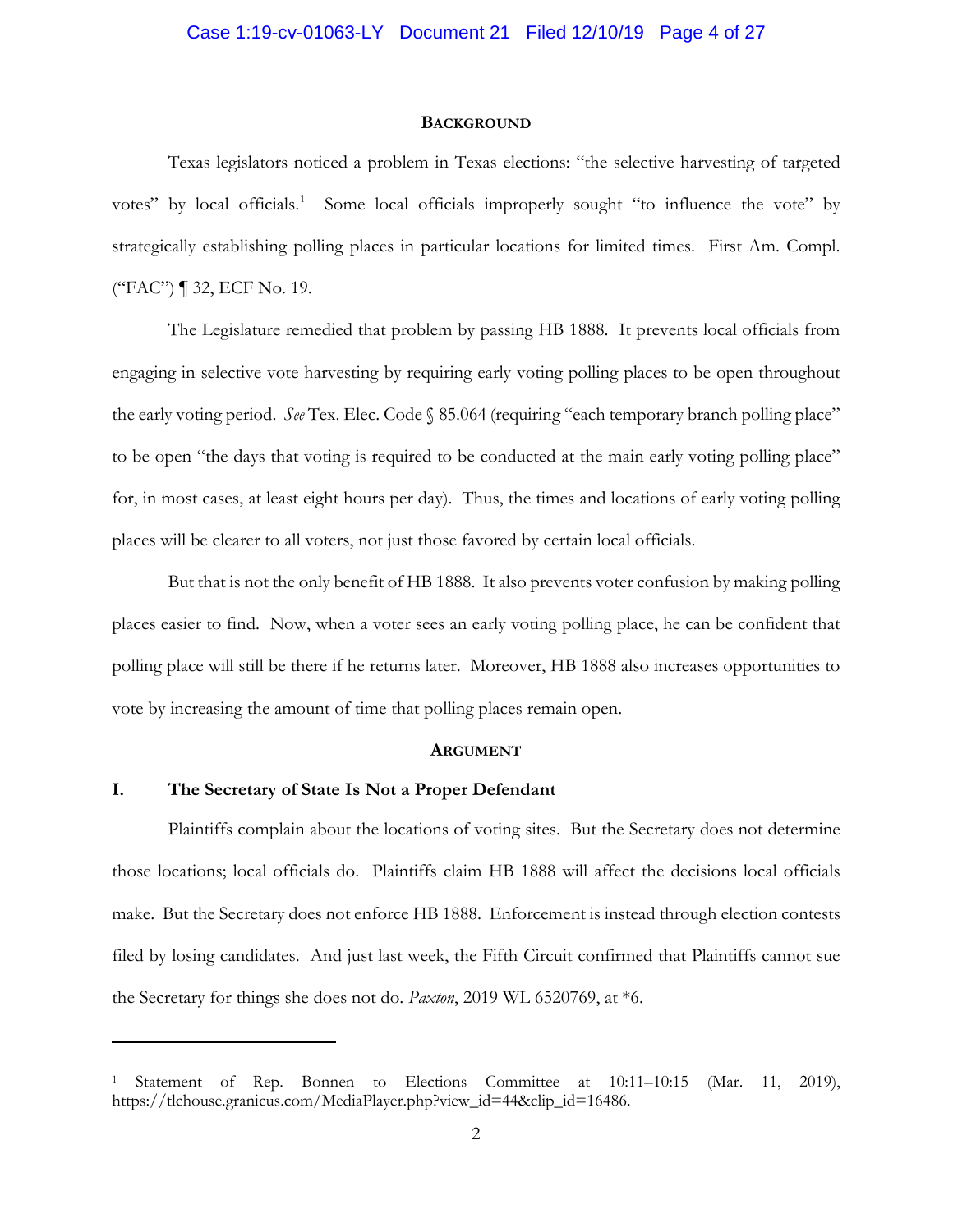# Case 1:19-cv-01063-LY Document 21 Filed 12/10/19 Page 5 of 27

#### **A. The Secretary Does Not Determine Voting Sites or Enforce HB 1888**

Under Texas law, local officials determine the location of voting sites. *See* Tex. Elec. Code § 85.061 (providing that a county clerk's branch offices shall be permanent branch polling places unless the commissioners court otherwise provides); *id.* § 85.062(a) (providing that "one or more early voting polling places other than the main early voting polling place may be established by . . . the commissioners court" or "the governing body of the political subdivision"). Indeed, Plaintiffs concede as much. *See* FAC ¶ 37 (discussing how "counties" determine "early voting locations").

Local officials also operate those voting sites. *See* Tex. Elec. Code § 61.002. Thus, they implement HB 1888 by ensuring those polling places are open at appropriate hours. *See id.* § 85.064. Local officials have independent legal obligations to comply with HB 1888, regardless of any action or inaction by the Secretary of State.

The Secretary does not supervise local officials' compliance with HB 1888, and she is not empowered to ensure or prevent such compliance. To the extent local officials do not comply with HB 1888, their actions may be reviewable in an election contest. *See* Tex. Elec. Code § 221.003(a) (requiring the tribunal "to ascertain whether the outcome of the contested election, as shown by the final canvass, is not the true outcome because . . . (2) an election officer . . . (C) engaged in other fraud or illegal conduct or made a mistake"). But that is a private cause of action brought by the losing candidate, not an enforcement action brought by the Secretary of State. *See id.* § 232.002 ("Any candidate in an election may contest the election.").

Although the Election Code charges the Secretary of State with "obtain[ing] and maintain[ing] uniformity in the application, operation, and interpretation of this code," *id.* § 31.003, it does not provide her the power to coerce local officials. Instead, it authorizes the Secretary of State to "assist and advise all election authorities with regard to the application, operation, and interpretation of this code." *Id.* § 31.004(a). Thus, the Secretary "maintain[s] an informational service for answering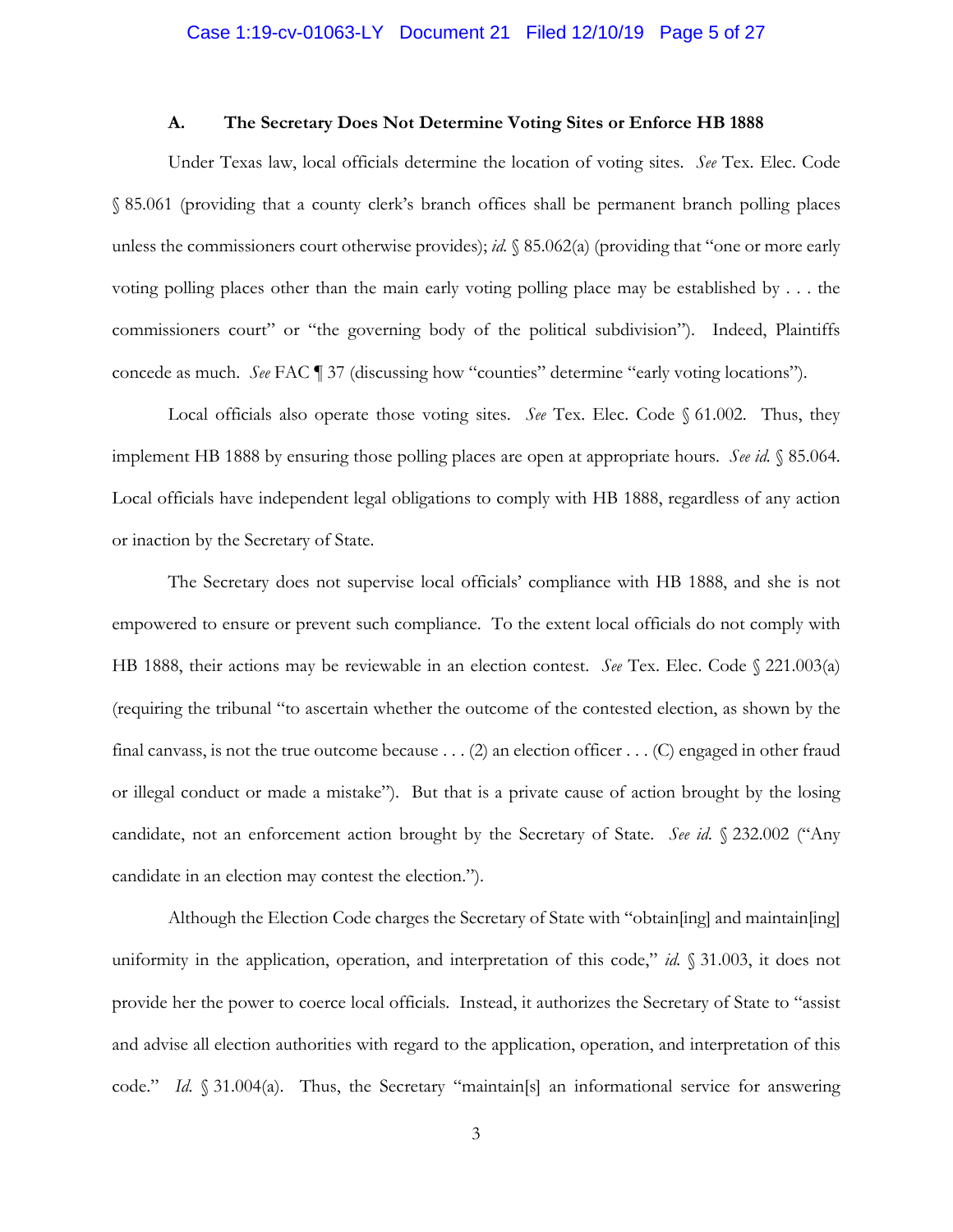#### Case 1:19-cv-01063-LY Document 21 Filed 12/10/19 Page 6 of 27

inquiries of election authorities relating to the administration of the election laws or the performance of their duties." *Id.* § 31.004(b). The Secretary's other enforcement powers would not allow her to coerce a local official in a case like this. *See, e.g*, *id.* § 31.005.

In light of the Secretary's limited role under state law, Plaintiffs' claims suffer from two jurisdictional defects: (1) Plaintiffs cannot overcome sovereign immunity, and (2) they lack standing.

# **B. Plaintiffs Cannot Overcome Sovereign Immunity**

Sovereign immunity bars Plaintiffs' claims. "[T]he principle of state-sovereign immunity generally precludes actions against state officers in their official capacities, subject to an established exception: the *Ex parte Young* doctrine." *McCarthy ex rel. Travis v. Hawkins*, 381 F.3d 407, 412 (5th Cir. 2004) (citation omitted). Thus, Plaintiffs' claims fail unless they fit the *Ex parte Young* exception.

*Ex parte Young* "rests on the premise—less delicately called a 'fiction'—that when a federal court commands a state official to do nothing more than refrain from violating federal law, he is not the State for sovereign-immunity purposes. The doctrine is limited to that precise situation . . . ." *Va. Office for Prot. & Advocacy v. Stewart*, 563 U.S. 247, 255 (2011) (citation omitted). As a consequence, *Ex parte Young* applies only when the defendant enforces the challenged statute. *See Ex parte Young*, 209 U.S. 123, 157 (1908) ("In making an officer of the state a party defendant in a suit to enjoin the enforcement of an act alleged to be unconstitutional, it is plain that such officer must have some connection with the enforcement of the act, or else it is merely making him a party as a representative of the state, and thereby attempting to make the state a party."); *Morris v. Livingston*, 739 F.3d 740, 746 (5th Cir. 2014) ("The required connection is not merely the general duty to see that the laws of the state are implemented, but the particular duty to enforce the statute in question and a demonstrated willingness to exercise that duty." (quotations omitted)).

As the Fifth Circuit explained just last week, even when a government official "*has* the authority to enforce" a challenged statute, a plaintiff still must show the official "is likely to do [so]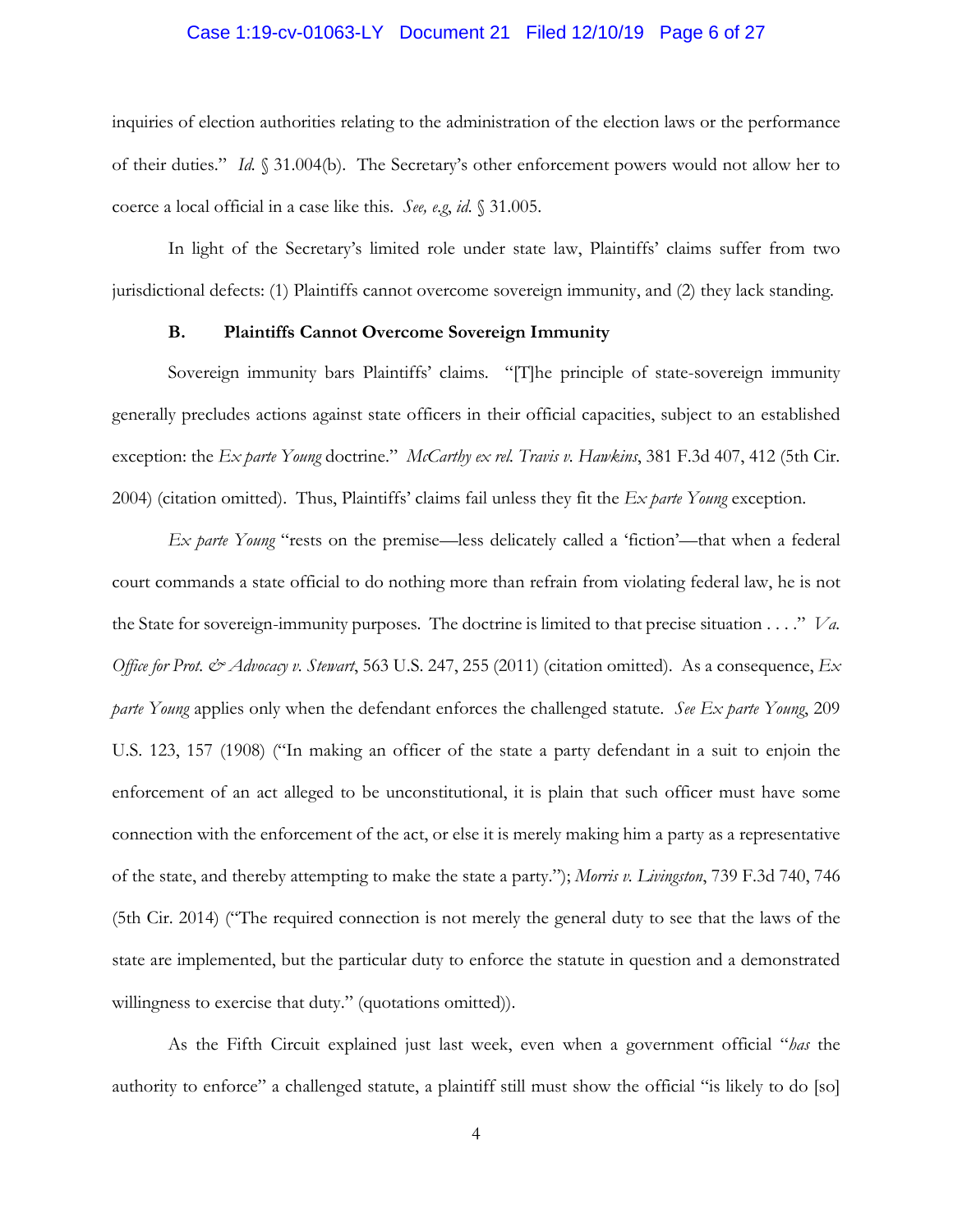#### Case 1:19-cv-01063-LY Document 21 Filed 12/10/19 Page 7 of 27

here." *Paxton*, 2019 WL 6520769, at \*6. Without evidence of likely enforcement, the government official "lacks the requisite connection to the enforcement of" the challenged law. *Id.* (quotations omitted).

This case follows a *fortiori* from *Paxton*. As explained above, the Secretary *cannot* enforce HB 1888. She does not enforce the law herself, nor does she control local officials' enforcement of it. She therefore necessarily lacks any connection to the challenged statute for purposes of *Ex parte Young*. Plaintiffs have not, and cannot, plausibly allege that the Secretary "is likely to" enforce HB 1888. *Paxton*, 2019 WL 6520769, at \*6.

Even if the Secretary could control local officials' enforcement, a federal court could not order her to exercise such power. Sovereign immunity forbids it.

The *Ex parte Young* exception is limited to prohibitory injunctions "prevent[ing] [a state official] from doing that which he has no legal right to do." *Ex parte Young*, 209 U.S. at 159. It does not authorize mandatory injunctions directing "affirmative action." *Id.*; *see also Larson v. Domestic & Foreign Commerce Corp.*, 337 U.S. 682, 691 n.11 (1949) ("Of course, a suit may fail, as one against the sovereign, even if it is claimed that the officer being sued has acted unconstitutionally or beyond his statutory powers, if the relief requested cannot be granted by merely ordering the cessation of the conduct complained of but will require affirmative action by the sovereign or the disposition of unquestionably sovereign property."). Thus, sovereign immunity bars "cases where the [defendant] sued could satisfy the court decree only by acting in an official capacity." *Zapata v. Smith*, 437 F.2d 1024, 1026 (5th Cir. 1971) (Frankfurter, J., dissenting). Even if the Secretary could control local officials, she could do so only in her official capacity, and sovereign immunity does not allow a suit to compel affirmative action by a state official.

# **C. Plaintiffs Do Not Have Standing to Sue the Secretary**

Additionally, Plaintiffs cannot establish standing to sue the Secretary because her actions do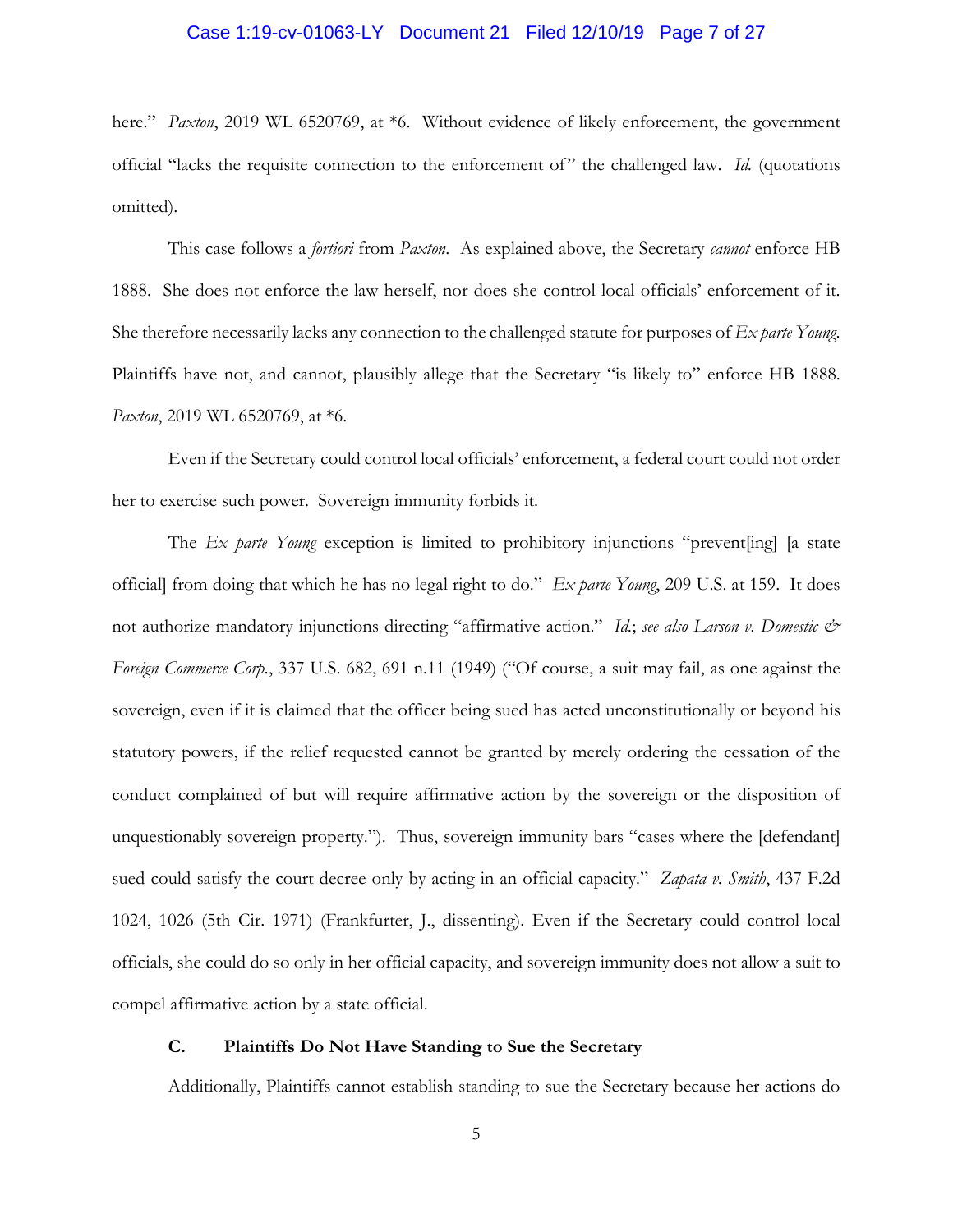#### Case 1:19-cv-01063-LY Document 21 Filed 12/10/19 Page 8 of 27

not cause their alleged injuries. The locations of polling places depend on the decisions of local officials, not the Secretary of State. Thus, Plaintiffs' asserted injuries—based on the alleged inconvenience of future polling places—are not "fairly traceable to the challenged action of the defendant"; they are "the result of the independent action of some third party not before the court." *Lujan v. Defs. of Wildlife*, 504 U.S. 555, 560 (1992) (quotation and alterations omitted).

Plaintiffs' argument that HB 1888 will affect local officials' future decisions regarding future polling places is irrelevant. To whatever extent that is true, *see infra* Part II, it means only that Plaintiffs can trace their purported injuries to *the statute*, not to *the Secretary*. Whether HB 1888 causes Plaintiffs' injuries is irrelevant to whether Defendant causes their injuries. *See Okpalobi v. Foster*, 244 F.3d 405, 426 (5th Cir. 2001) (en banc) (dismissing for lack of standing and explaining that courts should not "confuse[] *the statute*'s immediate coercive effect on the plaintiffs with any coercive effect that might be applied by the *defendants*"); *Paxton*, 2019 WL 6520769, at \*14 (finding that it was "unlikely that the [plaintiff] had standing" to sue a state official who did not have the power to enforce the challenged statute).

For similar reasons, Plaintiffs' purported injuries are not redressable. Relief against the Secretary would not accomplish anything. Plaintiffs' requested injunction preventing "the Secretary of State . . . from implementing, enforcing, or giving any effect to HB 1888" would not meaningfully change the status quo. FAC 19. The Secretary does not implement HB 1888 anyway.<sup>2</sup>

 $\overline{a}$ 

<sup>2</sup> That the Secretary is the "Chief Election Officer" is irrelevant. FAC ¶ 24 (citing Tex. Elec. Code § 31.001(a)). Although the Fifth Circuit once cited this statutory language in finding standing, *see OCA-Greater Hous. v. Tex.*, 867 F.3d 604, 613–14 (5th Cir. 2017), that case's reasoning does not apply when the challenged statute is enforced through a private cause of action. In *Okpalobi*, the en banc Fifth Circuit found abortion doctors did not have standing to sue state officials regarding a law regulating their conduct because the law was enforced by a private cause of action, not by the state officials. *See* 244 F.3d at 426–27. But in *OCA-Greater Houston*, there was "no private right of action," so the court distinguished *Okpalobi*. *OCA-Greater Hous.*, 867 F.3d at 613. Here, there is a private right of action, so *Okpalobi* controls. HB 1888 regulates local officials, and it is enforced through an election contest brought by the losing candidate, not the Secretary.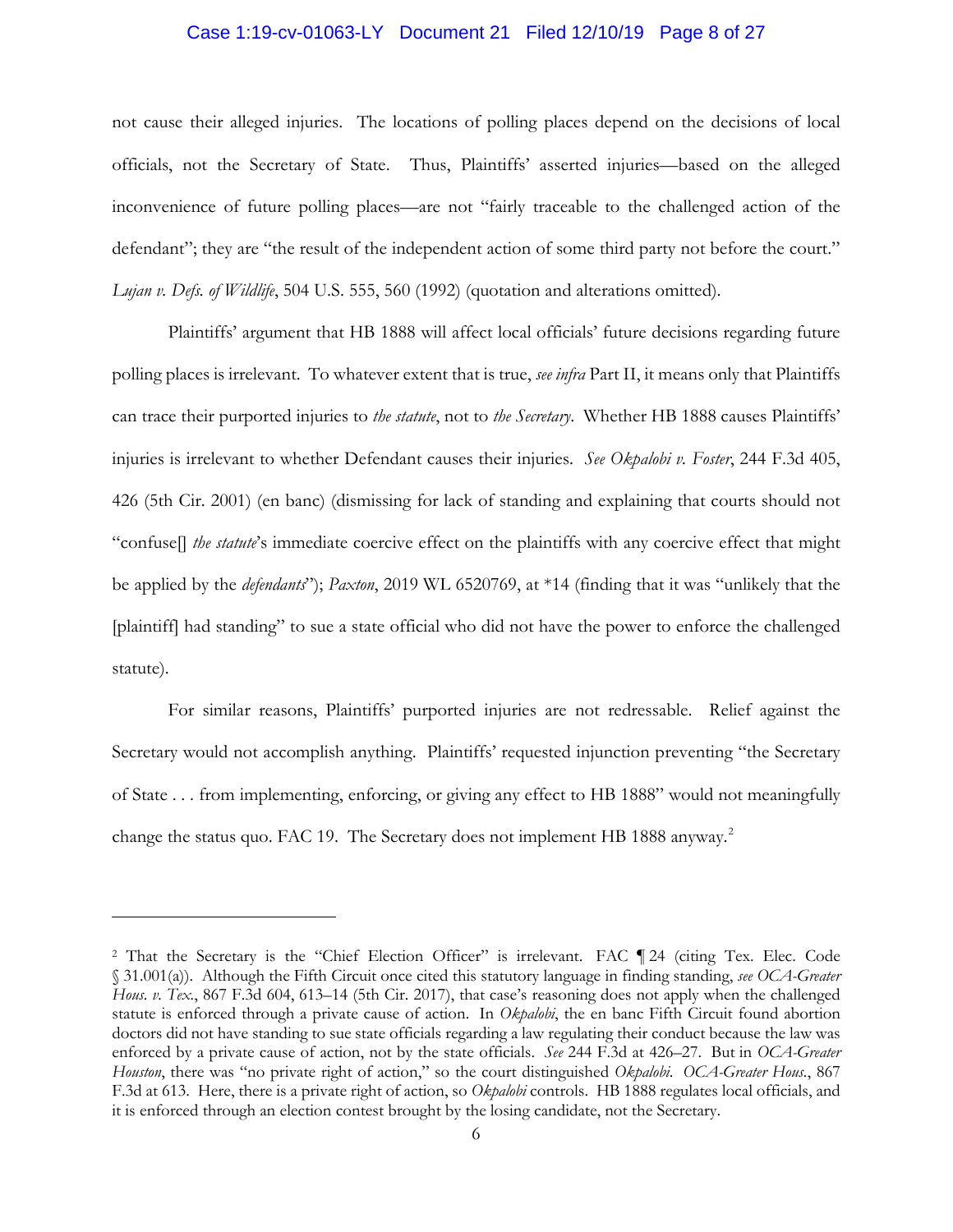#### Case 1:19-cv-01063-LY Document 21 Filed 12/10/19 Page 9 of 27

Local officials, unaffected by the judgment in this case but bound by state law, would presumably continue to implement HB 1888, just as they do now. Plaintiffs do not request an injunction ordering the Secretary of State to order local officials to disregard HB 1888, but even if they did, this Court could not grant it. *See Okpalobi*, 244 F.3d at 427 (emphasizing "the elemental fact that a state official cannot be enjoined to act in any way that is beyond his authority to act in the first place").

When, "[f]or all practical purposes," any relief entered against the defendant would be "utterly meaningless," the plaintiff cannot establish redressability. *Id.* at 426. That is the case here.

As a result, this Court lacks jurisdiction over Plaintiffs' claims. The Secretary does not enforce the challenged statute, and she cannot control the local officials who do. That means Plaintiffs cannot overcome the State's sovereign immunity and lack standing.

# **II. Plaintiffs Lack Standing to Challenge HB 1888**

Regardless of who they name as defendant, Plaintiffs lack Article III standing because they have not suffered cognizable injuries in fact. In addition, Plaintiffs lack statutory standing because they cannot use Section 1983 to sue for alleged violations of third parties' rights.

## **A. Gilby Has Not Alleged an Injury in Fact**

The only individual plaintiff in this case, Emily Gilby, claims to be injured because she may not be able to vote on campus in 2020. Her concern is too speculative to support Article III standing. But even if local officials will not put a polling place on campus, they may choose other locations equally convenient to Gilby. Plaintiffs have not alleged to the contrary.

According to Plaintiffs, "Gilby's busy schedule is likely to make it difficult and burdensome to vote on Election Day, so she hopes to be able to vote early and on campus during the 2020 General election." FAC ¶ 18. This "hope" will be frustrated, she asserts, because her university "will be unable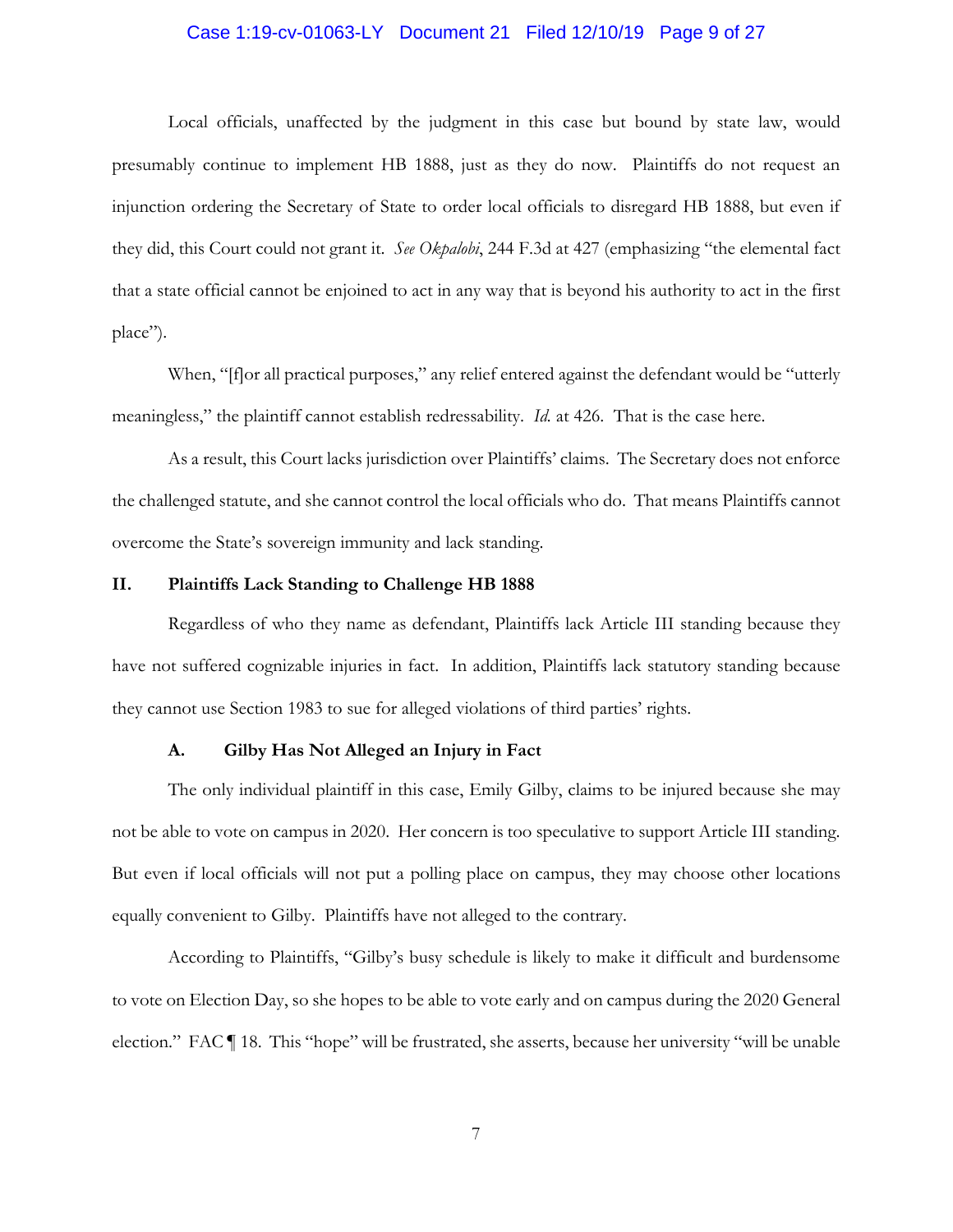#### Case 1:19-cv-01063-LY Document 21 Filed 12/10/19 Page 10 of 27

to host a" polling place "[u]nless HB 1888 is enjoined." *Id.* The Complaint asserts that the lack of on-campus voting would "mak[e] it far more difficult for Ms. Gilby . . . to cast her ballot." *Id.*

Gilby has not plausibly alleged an injury in fact. HB 1888 sets the minimum number of hours that a polling place must remain open. That is, it prevents polling places from closing too quickly. On its face, HB 1888 makes voting easier, not harder. That is not an injury in fact.

Plaintiffs rely on the theory that HB 1888 effectively forces local officials to choose less convenient polling places. That is not true. Under HB 1888, local officials have the option of retaining their previous polling places. That is exactly what Dallas County is doing, according to an article cited in Plaintiffs' complaint. The local Elections Administrator decided "to spend the money needed to make pop-up voting sites on eight college campuses permanent."<sup>3</sup> For at least some voters, HB 1888 will not affect the locations of polling places at all.

Other local officials can follow Dallas's lead. Which local officials will retain their previous polling places is a matter of speculation, but another article Plaintiffs cited suggests that some will. A Tarrant County official "fe[lt] certain that" the county would "have an early-voting location" on the UT Arlington campus in 2020.<sup>4</sup> Plaintiffs suggests that such local decisions will turn on "the financial resources" available to counties and schools. FAC ¶ 6; *see also id.* ¶ 8 (alleging that one school "selffunded" its on-campus polling places). Of course, financial resources differ county to county and school to school.

Plaintiffs suggest some local officials may react to HB 1888 by having fewer polling places open for more time (rather than more polling places open for less time). *See* FAC ¶ 37 (alleging that

 $\overline{a}$ 

<sup>3</sup> Michael Wines*, The Student Vote Is Surging. So Are Efforts to Suppress It.*, NEW YORK TIMES (Oct. 24, 2019), https://nyti.ms/2MFBaFb, cited in FAC ¶¶ 8, 28–29, 32, 37.

<sup>4</sup> Bud Kennedy, *11,000 College Votes Turned Tarrant County Purple in 2018. Now Campus Voting May End.*, FORT WORTH STAR-TELEGRAM (Sept. 28, 2019), https://amp.star-telegram.com/news/ politics-government/article235524697.html, cited in FAC ¶¶ 7, 29, 37.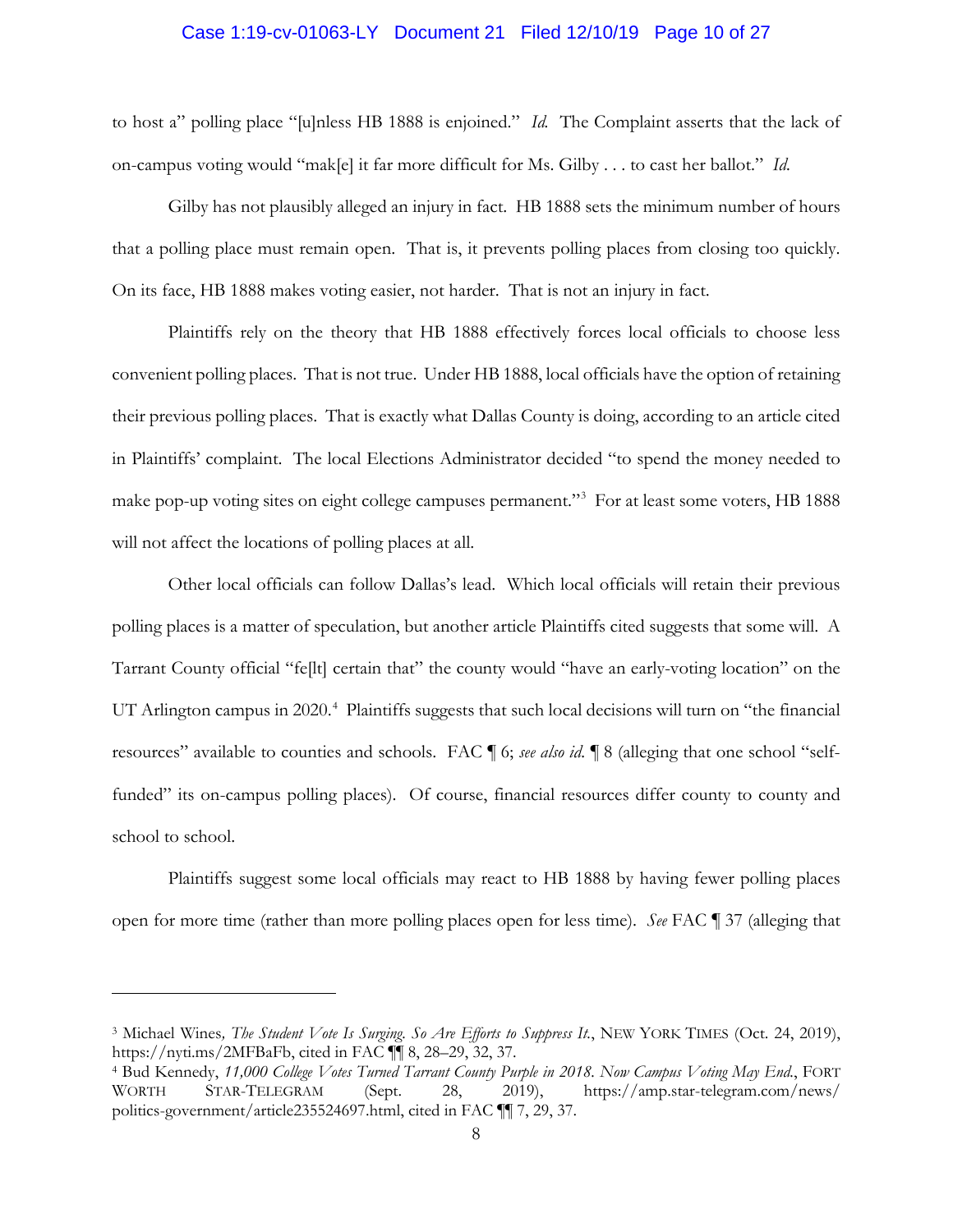#### Case 1:19-cv-01063-LY Document 21 Filed 12/10/19 Page 11 of 27

Travis County increased the number of "full time early voting sites" while eliminating part time early voting sites in 2019). Perhaps. To the extent local officials pursue that path, whether any particular voter would be benefited or harmed is speculative. In 2020, any given voter could have access to equally or more convenient polling places than he did in 2018.

The same is true for Gilby. Williamson County officials could choose locations convenient for her. Perhaps they will locate a polling place near Gilby's residence, her school, or her work. Plaintiffs do not allege otherwise.

Speculation about the decisions of local officials not before the Court cannot establish an injury in fact. *See Clapper v. Amnesty Int'l USA*, 568 U.S. 398, 410 (2013) ("[Plaintiffs'] theory of standing, which relies on a highly attenuated chain of possibilities, does not satisfy the requirement that threatened injury must be certainly impending."). Absent allegations establishing the locations of future polling places, any risk of future injury is "too speculative" to satisfy the "the imminence requirement," requiring dismissal to avoid "the possibility of deciding a case in which no injury would have occurred at all." *Ctr. for Biological Diversity v. EPA*, 937 F.3d 533, 537 (5th Cir. 2019) (quotation omitted).

# **B. The Committee Plaintiffs Lack Standing**

The Committee Plaintiffs do not have either associational standing or organizational standing.

#### **1. Associational Standing**

The Committee Plaintiffs have not established associational standing. A plaintiff cannot have associational standing unless one of its members would have standing to sue individually. *See Hunt v. Wash. State Apple Advert. Comm'n*, 432 U.S. 333, 343 (1977); *Ctr. for Biological Diversity*, 937 F.3d at 536. Thus, the Committee Plaintiffs must "identify members who have suffered the requisite harm" for injury in fact. *Summers v. Earth Island Inst.*, 555 U.S. 488, 499 (2009); *see also NAACP v. City of Kyle*, 626 F.3d 233, 237 (5th Cir. 2010) (requiring evidence of "a specific member").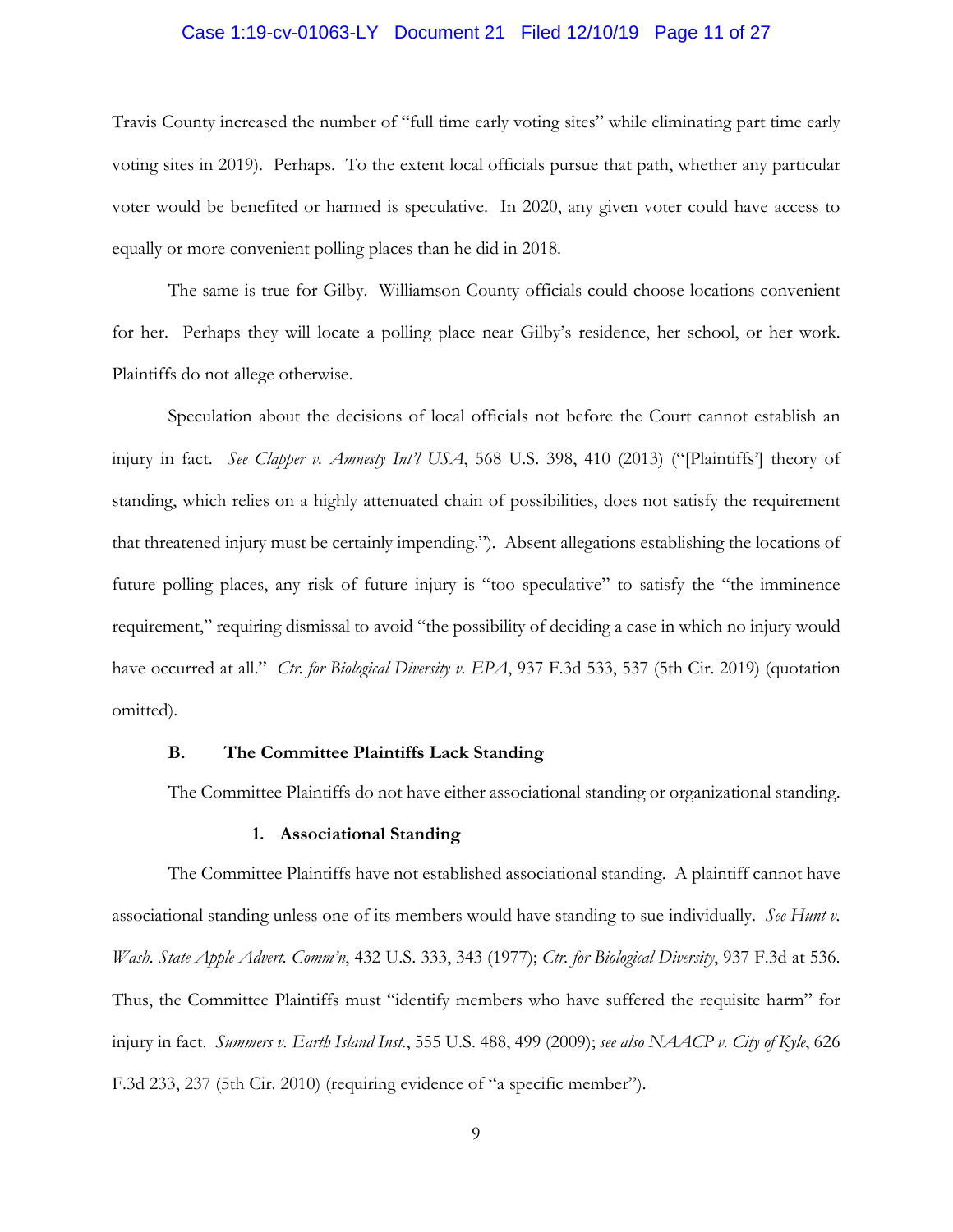#### Case 1:19-cv-01063-LY Document 21 Filed 12/10/19 Page 12 of 27

Because the Committee Plaintiffs have not alleged the existence of specific members, let alone specific members with individual standing, their claims should be dismissed. *See Ga. Republican Party v. SEC*, 888 F.3d 1198, 1203 (11th Cir. 2018) (holding that the Georgia Republican Party lacked associational standing because it "has failed to allege that a specific member will be injured by the rule, and it certainly offers no evidence to support such an allegation"); *Draper v. Healey*, 827 F.3d 1, 3 (1st Cir. 2016) (dismissing under Rule 12(b)(1) because plaintiff not identify a member who was affected by the challenged regulation).

At least some of the Committee Plaintiffs may not be able to allege that they have individual members at all. The DSCC and the DCCC, for example, do not describe themselves as membership organizations. FAC ¶¶ 20–23. Not having members is fatal to associational standing. *See Hunt*, 432 U.S. at 344 (requiring "indicia of membership in an organization" for associational standing); *City of Olmsted Falls v. FAA*, 292 F.3d 261, 267–68 (D.C. Cir. 2002) (holding a city could not assert associational standing because it did not have members).

To be sure, the Committee Plaintiffs work on behalf of various candidates, but the beneficiaries of a plaintiff's services do not qualify as members for purposes of associational standing. *See Ne. Ohio Coal. for Homeless v. Blackwell*, 467 F.3d 999, 1010 n.4 (6th Cir. 2006) ("[T]he Northeast Ohio Coalition for the Homeless apparently seeks to assert a form of representational standing never recognized by any court—standing on behalf of the group served by the organization."); *id.* at 1013 (McKeague, J., concurring) (rejecting associational standing based "on assertion of the interests of *nonmembers*," that is, the homeless people for whom the association "advocate[d]").

Plaintiffs have identified only one voter, Gilby, but they do not allege that she is currently a member of any of the Committee Plaintiffs. *See* FAC ¶ 18. She therefore cannot give them associational standing. But even if she were a member, that would not help the Committee Plaintiffs because Gilby lacks standing for the reasons explained above. *See supra* Part II.A.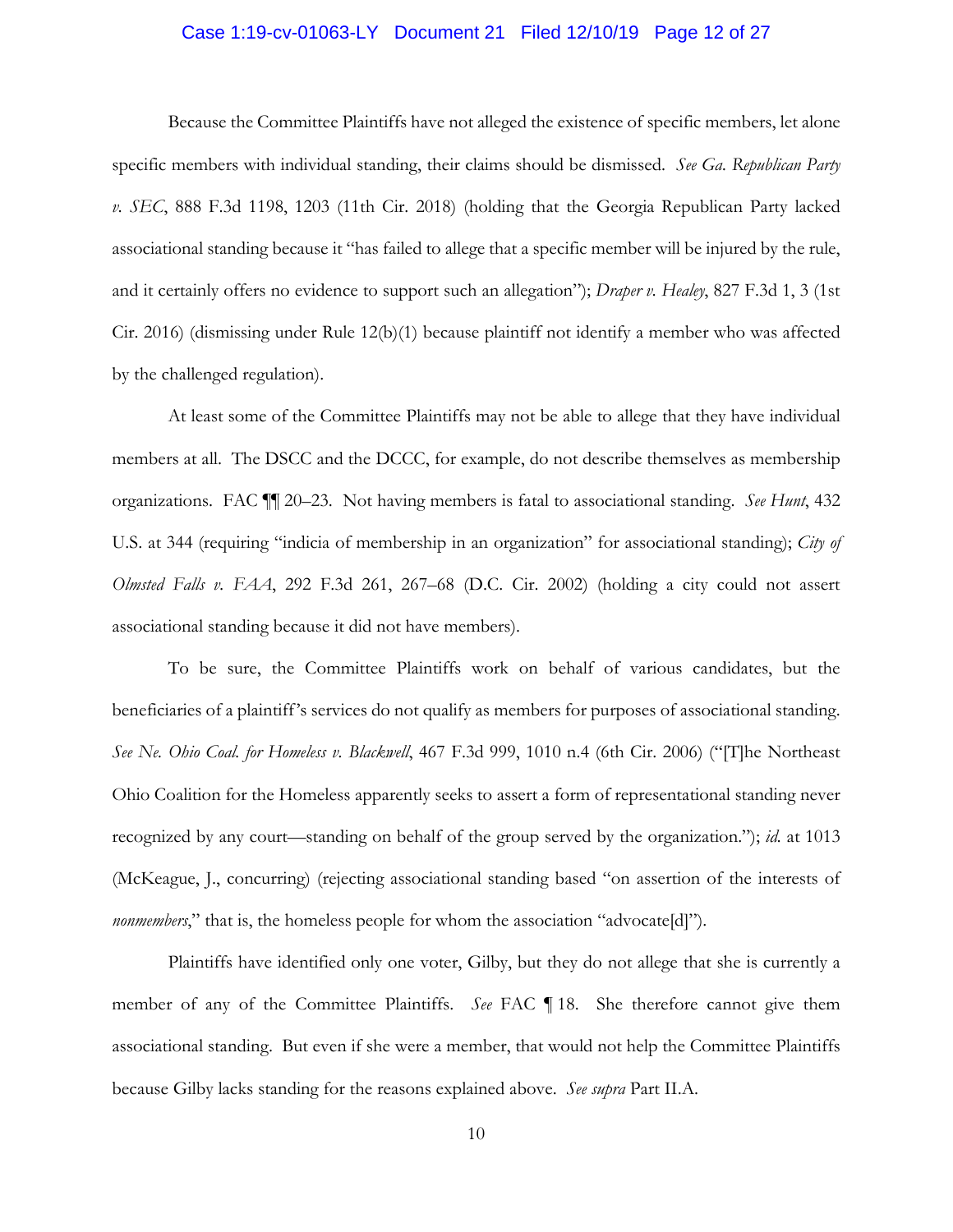# **2. Organizational Standing**

The Committee Plaintiffs do not have organizational standing because they have not plausibly alleged that they, as organizations, will suffer injuries in fact. At minimum, they cannot allege cognizable injuries unless HB 1888 will affect the outcomes of individual races. But Plaintiffs do not allege that HB 1888 will be outcome determinative in any particular race.

An organization has standing to sue if it satisfies the same Article III requirements applicable to individuals: injury-in-fact, causation, and redressability. *See City of Kyle*, 626 F.3d at 237 (citing *Lujan*, 504 U.S. at 560–61). "[A]n organization may establish injury in fact by showing that it had diverted significant resources to counteract the defendant's conduct; hence, the defendant's conduct significantly and 'perceptibly impaired' the organization's ability to" conduct its routine "activities with the consequent drain on the organization's resources." *Id.* at 238 (quoting *Havens Realty Corp. v. Coleman*, 455 U.S. 363, 379 (1982)). "Not every diversion of resources to counteract [a] defendant's conduct, however, establishes an injury in fact." *Id.* Rather, any "[s]uch injury must be 'concrete and demonstrable.'" *Id.*

Thus, to establish standing, "an organizational plaintiff must explain how the activities it undertakes in response to the defendant's conduct differ from its 'routine [] activities,'" and must "identify 'specific projects that [it] had to put on hold or otherwise curtail in order to respond to' the defendant's conduct." *Def. Distributed v. U.S. Dep't of State*, No. 1:15-cv-372, 2018 WL 3614221, at \*4 (W.D. Tex. July 27, 2018) (quoting *City of Kyle*, 626 F.3d at 238). 5

 $\overline{a}$ 

<sup>5</sup> *See also, e.g.*, *ACORN v. Fowler*, 178 F.3d 350, 358 (5th Cir. 1999) (holding that organization's expenditures must be "caused by an[] action by" the defendant that the organization "claims is illegal, as opposed to part of the normal, day-to-day operations of the group" to confer standing) (citing *Fair Hous. Council of Suburban Phila. v. Montgomery Newspapers*, 141 F.3d 71, 78 & n.5 (3d Cir. 1998)); *Advocacy Ctr. v. La. Tech Univ.*, No. 18-cv-0934, 2019 WL 1303212, at \*4 (W.D. La. Mar. 6, 2019) ("[A]lthough an organization conceivably could have standing if it incurred [] costs [], the organization still must show that it would not have incurred these costs in the absence of defendant's illegal conduct."), *report and recommendation adopted*, 2019 WL 1301983 (W.D. La. Mar. 21, 2019) (citing *ACORN v. Fowler*, 178 F.3d at 357–58).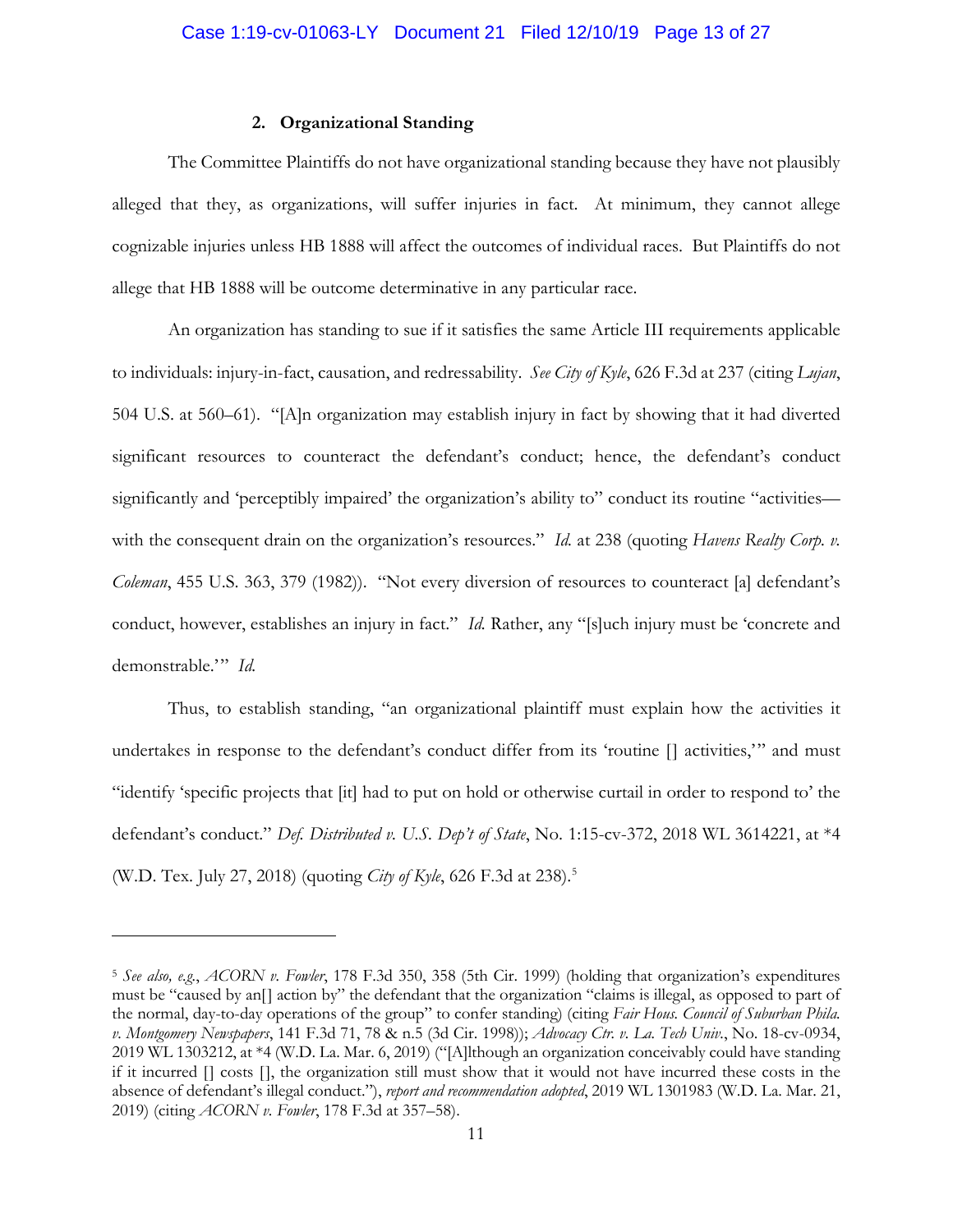#### Case 1:19-cv-01063-LY Document 21 Filed 12/10/19 Page 14 of 27

Plaintiffs conspicuously fail to allege that HB 1888 will cause any Democratic candidate to lose a race he otherwise would have won. Any such allegations would be implausible because Plaintiffs do not know how local officials will react to HB 1888, much less how voters would react to those reactions. Plaintiffs leave the Court to speculate about whether any given candidate will lose his next election and whether HB 1888 would be the cause of such a loss. *See Clapper*, 568 U.S. at 410–11. Thus, any injury tied to losing an election is not "certainly impending." *Id.* at 410.

True, some Plaintiffs allege that they expend resources "to combat the effects of HB 1888 in getting out the vote among Texas's young voters." FAC ¶¶ 21, 23. But Plaintiffs have not established that HB 1888's alleged effect on "getting out the vote among Texas's young voters" would qualify as a cognizable injury in fact. Thus, Plaintiffs' efforts to avoid those alleged effects cannot count as an injury either. Plaintiffs "cannot manufacture standing merely by inflicting harm on themselves based on their fears of hypothetical future harm that is not certainly impending." *Clapper*, 568 U.S. at 416; *see also supra* Part II.A.

But even if the Committee Plaintiffs could rely on their reaction to HB 1888, it still would not constitute an injury in fact. First, Plaintiffs' alleged reaction is to support Democratic candidates for election, which is what they do anyway. Thus, "Plaintiffs have not explained how the activities" they say HB 1888 leads them to undertake "differ from [their] routine [political] activities." *City of Kyle*, 626 F.3d at 238.

Second, "Plaintiffs have not identified any specific projects that [they] had to put on hold or otherwise curtail in order to respond to" HB 1888. *Id.*; *see also La. ACORN Fair Hous. v. LeBlanc*, 211 F.3d 298, 305 (5th Cir. 2000) ("Karlson neither mentioned any specific projects ACORN had to put on hold while working on Lewis' case nor did he describe in any detail how ACORN had to re-double efforts in the community to combat discrimination."). Vague references to "efforts in other states" do not suffice. FAC ¶¶ 21, 23.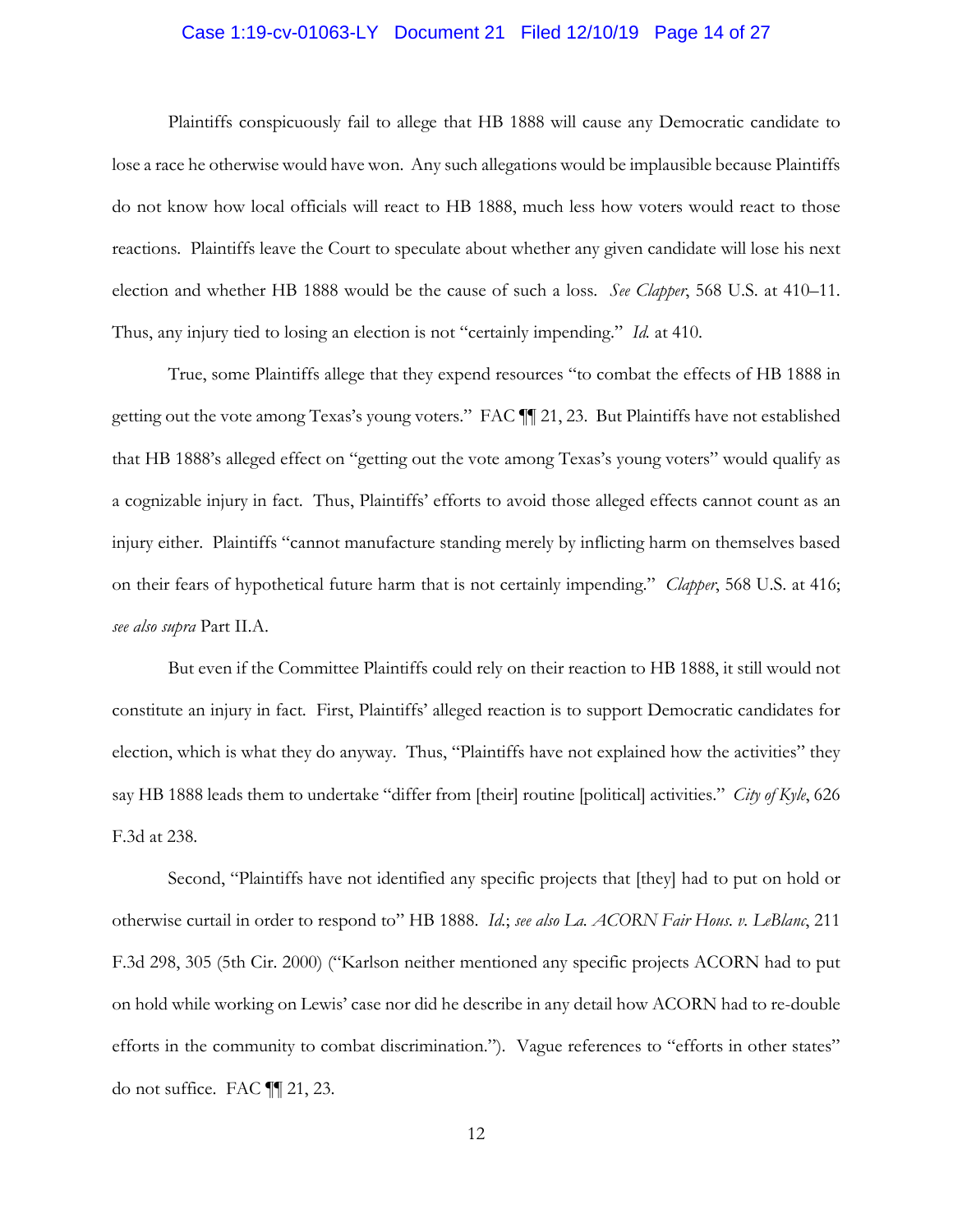Thus, Plaintiffs have not plausibly pled Article III standing. Their claims should be dismissed.

# **C. The Committee Plaintiffs Lack Statutory Standing**

Even if the Committee Plaintiffs had Article III standing, they would still lack statutory standing. *See Lexmark Int'l, Inc. v. Static Control Components, Inc.*, 572 U.S. 118, 128 n.4 (2014) (explaining statutory standing). Section 1983 provides a cause of action only when *the plaintiff* suffers "the deprivation of any rights, privileges, or immunities secured by the Constitution and laws." 42 U.S.C. § 1983. It does not provide a cause of action to plaintiffs claiming an injury based on the violation of a *third party's* rights. *See Coon v. Ledbetter*, 780 F.2d 1158, 1160 (5th Cir. 1986) ("[L]ike all persons who claim a deprivation of constitutional rights, [plaintiffs] were required to prove some violation of their personal rights."); David P. Currie, *Misunderstanding Standing*, 1981 Sup. Ct. Rev. 41, 45.

Thus, Section 1983 follows the general rule that a plaintiff "must assert [her] own legal rights and interests, and cannot rest [her] claim to relief on the legal rights or interests of third parties." *Danos v. Jones*, 652 F.3d 577, 582 (5th Cir. 2011) (quoting *Warth v. Seldin*, 422 U.S. 490, 499 (1975)) (alterations in original). When "[t]he alleged rights at issue" belong to a third party, rather than the plaintiff, the plaintiff lacks statutory standing, regardless of Article III standing. *Id.*; *see also Conn v. Gabbert*, 526 U.S. 286, 292–93 (1999) (holding that a lawyer "clearly had no standing" to bring a § 1983 claim for an injury he suffered as a result of "the alleged infringement of the rights of his client" because a plaintiff "generally must assert his own legal rights and interests, and cannot rest his claim to relief on the legal rights or interests of third parties").

Here, all of Plaintiffs' claims depend on the right to vote. FAC ¶ 39 (basing Count I on "the right to vote"); FAC ¶ 48 (basing Count II on "the right to vote on equal terms"); FAC ¶ 55 (basing Count III on the "right to vote"). But the Committee Plaintiffs, as artificial entities, do not have voting rights. "It goes without saying that political parties, although the principal players in the political process, do not have the right to vote." *Vieth v. Pennsylvania*, 188 F. Supp. 2d 532, 546 (M.D.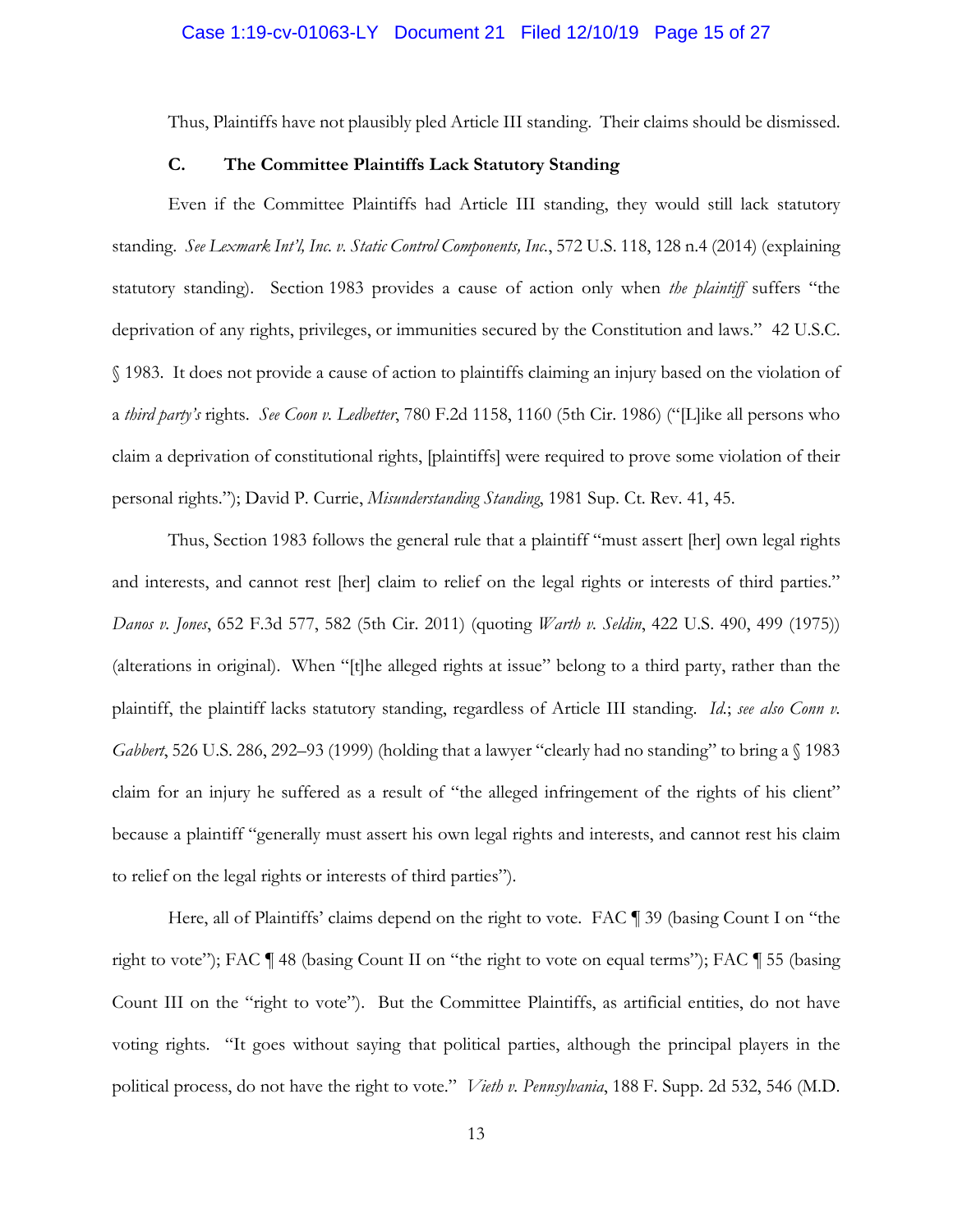#### Case 1:19-cv-01063-LY Document 21 Filed 12/10/19 Page 16 of 27

Pa. 2002); *see also Concerned Home Care Providers, Inc. v. Cuomo*, 783 F.3d 77, 91 (2d Cir. 2015) ("But Plaintiffs—five corporations and a not-for-profit trade organization—are not entitled to vote and have no right to equal representation in the legislature."). The Committee Plaintiffs are necessarily asserting the rights of third parties.

The Committee Plaintiffs therefore lack statutory standing to sue under Section 1983. Because this follows from the statute itself, Plaintiffs cannot invoke any exceptions related to prudential standing. *See Am. Psychiatric Ass'n v. Anthem Health Plans, Inc.*, 821 F.3d 352, 359 (2d Cir. 2016) ("Because Congress specified in the statute who may sue, prudential standing principles do not apply.").

But even if the Committee Plaintiffs could invoke prudential-standing exceptions, their complaint does not do so. Plaintiffs do not allege that they have "a 'close' relationship with" voters, and there is no reason to think voters face any "hindrance" to protecting their "own interests." *Kowalski v. Tesmer*, 543 U.S. 125, 130 (2004) (noting the Supreme Court has generally "not looked favorably upon third-party standing").

#### **III. HB 1888 Is Constitutional**

Plaintiffs assert three claims: that HB 1888 (1) imposes an undue burden on the right to vote, FAC ¶¶ 38–45, (2) violates the Equal Protection Clause, *id.* ¶¶ 46–51, and (3) violates the Twenty-Sixth Amendment, *id.* ¶¶ 52–57. All three claims fail as a matter of law.

# **A. HB 1888 Makes Voting Easier and Does Not Burden the Right to Vote**

Plaintiffs' right-to-vote claim fails for two independent reasons. First, HB 1888 does not infringe the right to vote at all. At most, it will affect one method of voting. Plaintiffs have no constitutional right to early voting in the locations they deem most convenient. Second, HB 1888 would easily pass constitutional muster under any standard of review because it makes voting easier and furthers weighty state interests.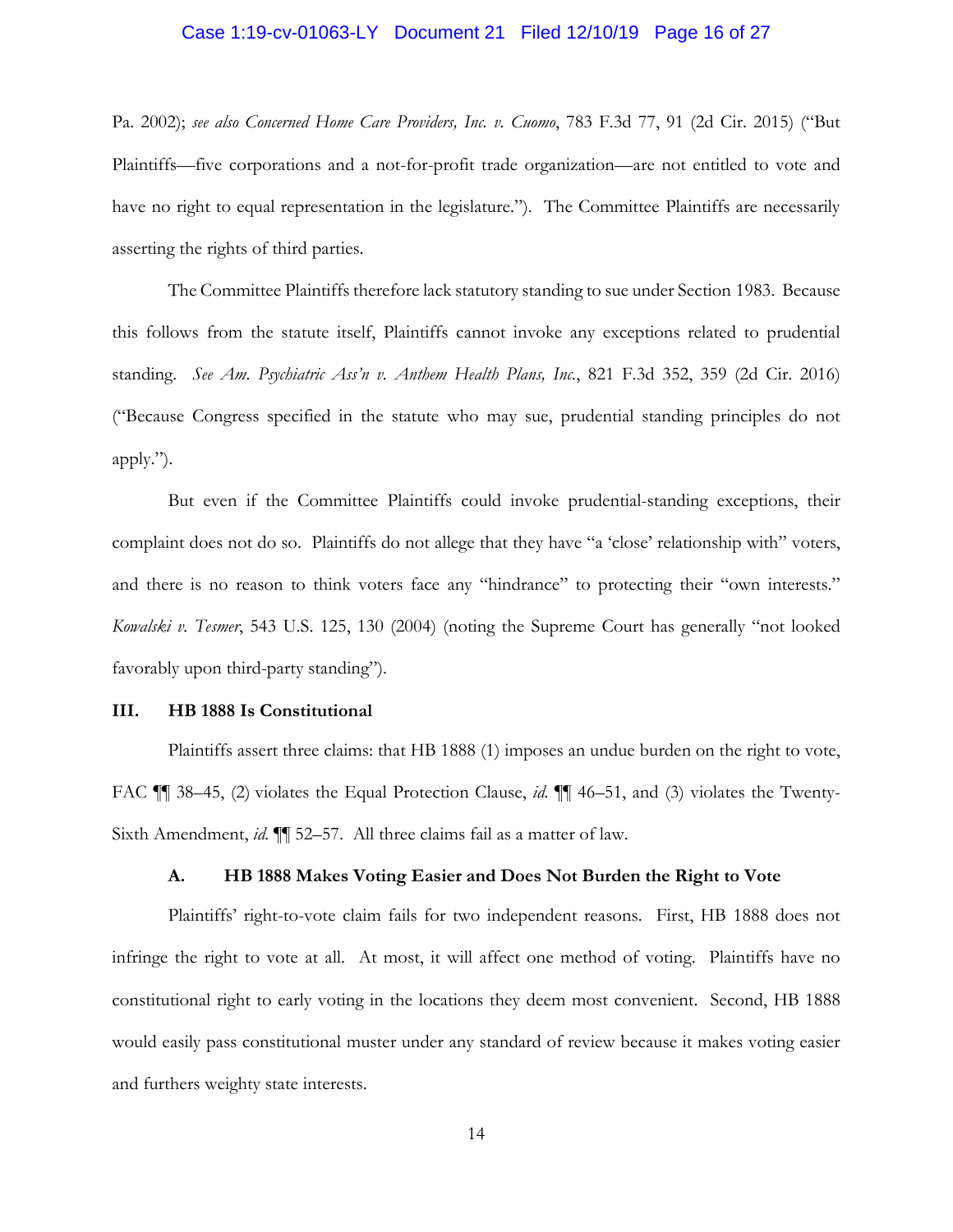## **1. The Constitution Allows States to Regulate Early Voting**

"The Constitution provides that States may prescribe '[t]he Times, Places and Manner of holding Elections for Senators and Representatives,' and the Court therefore has recognized that States retain the power to regulate their own elections." *Burdick v. Takushi*, 504 U.S. 428, 433 (1992) (quoting U.S. Const. art. I,  $\Diamond$  4). "Common sense, as well as constitutional law, compels the conclusion that government must play an active role in structuring elections; 'as a practical matter, there must be a substantial regulation of elections if they are to be fair and honest and if some sort of order, rather than chaos, is to accompany the democratic processes.'" *Id.* (quoting *Storer v. Brown*, 415 U.S. 724, 730  $(1974)$ .

HB 1888 provides order for Texas elections. By regulating the hours of polling places, HB 1888 prevents gamesmanship by local officials and provides voters with much-needed certainty.

Plaintiffs claim this modest regulation interferes with the "right to vote." Not so. The Supreme "Court has often noted that the Constitution does not confer the right of suffrage upon any one," and that "the right to vote, per se, is not a constitutionally protected right." *Rodriguez v. Popular Democratic Party*, 457 U.S. 1, 9 (1982) (quotations and citations omitted). Of course, if "a state or locality provides for election of its representatives, a citizen has a constitutionally protected right to participate in elections on an equal basis with other citizens in the jurisdiction." *Angel v. City of Fairfield*, 793 F.2d 737, 740 (5th Cir. 1986) (quotation omitted); *see also McDonald v. Bd. of Election Comm'rs of Chi.*, 394 U.S. 802, 807 (1969) ("[O]nce the States grant the franchise, they must not do so in a discriminatory manner.").

Thus, the Constitution does not include a freestanding right to vote in whatever manner Plaintiffs deem most convenient. Considering a challenge to the limited availability of absentee ballots, the Supreme Court distinguished "the right to vote" from the "claimed right to receive absentee ballots." *McDonald*, 394 U.S. at 807. The plaintiffs' inability to vote by mail did not implicate the right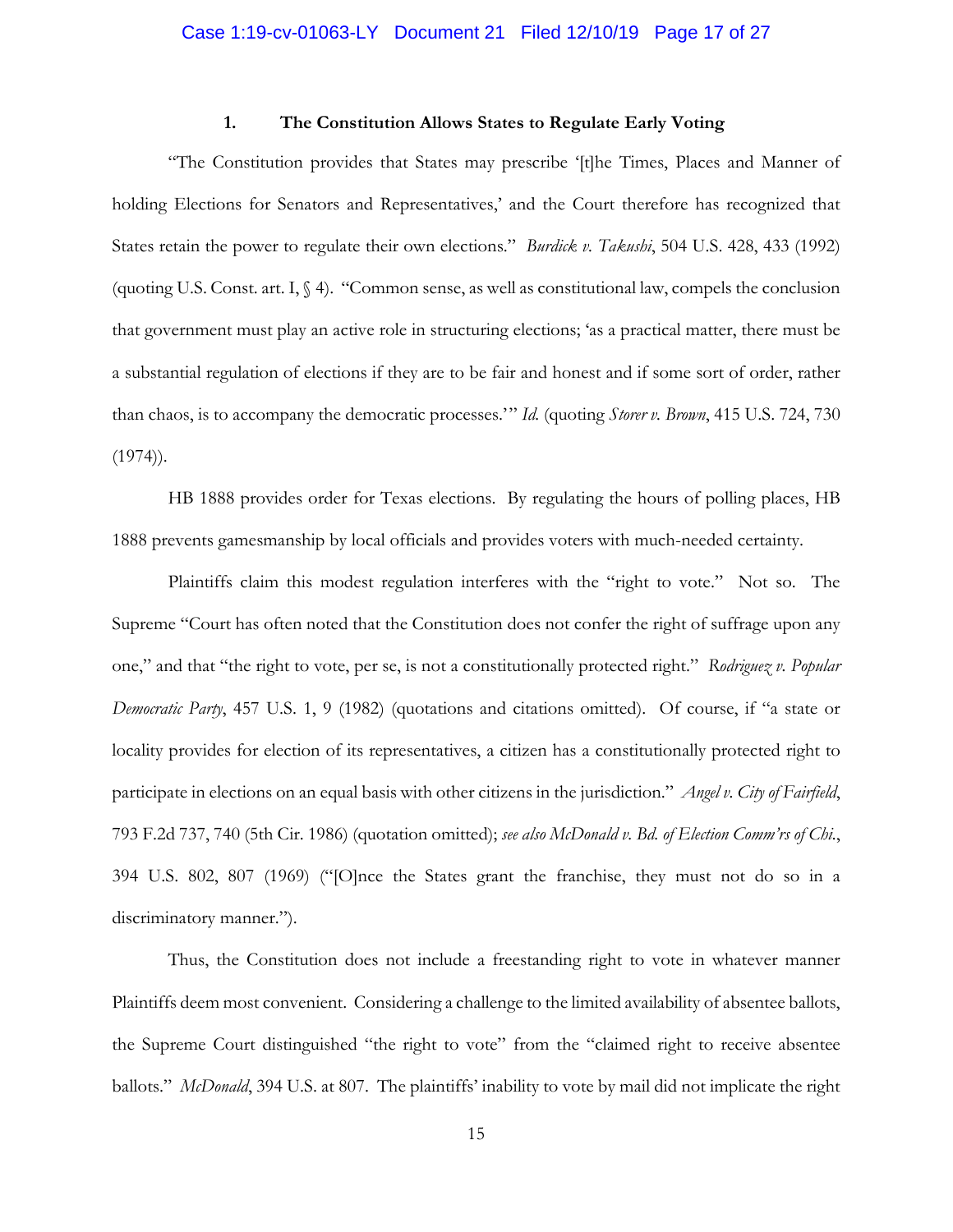#### Case 1:19-cv-01063-LY Document 21 Filed 12/10/19 Page 18 of 27

to vote because it did not "preclude[] [the plaintiffs] from voting" via other methods. *Id.* at 808. Having disposed of the right-to-vote issue, the Court then considered whether the differential access to voting by mail violated the Equal Protection Clause. *See id.* Applying rational basis, the Court concluded it did not. *See id.* at 809.

So too here. Plaintiffs never allege that HB 1888 will actually prevent Gilby—or any other identifiable voter—from voting. Instead, they complain that HB 1888 will make it harder to vote early in person. As explained above, that is not what HB 1888 does. But even if it were, HB 1888 would remain constitutional. There is no constitutional right to early voting. To the extent individuals find in-person early voting inconvenient, they can vote on Election Day. And many voters are eligible to vote by mail. *See* Tex. Elec. Code §§ 82.001–.004. Plaintiffs do not allege any problems with those methods of voting.

Thus, HB 1888 does not prevent anyone from voting and does not implicate the right to vote. *See McDonald*, 394 U.S. at 807; *Crawford v. Marion Cty. Election Bd.*, 553 U.S. 181, 209 (2008) (Scalia, J., concurring in the judgment) ("That the State accommodates some voters by permitting (not requiring) the casting of absentee or provisional ballots, is an indulgence—not a constitutional imperative that falls short of what is required.").

The *Anderson-Burdick* test, on which Plaintiffs rely, FAC ¶¶ 39–40, applies only when a court "evaluate[s] a law respecting the right to vote—whether it governs voter qualifications, candidate selection, or the voting process." *Crawford*, 553 U.S. at 204 (Scalia, J., concurring in the judgment). That is because "[t]he right to vote derives from the right of association," as even the most expansive applications of the right to vote recognize. *Lubin v. Panish*, 415 U.S. 709, 721 n.\* (1974) (Douglas, J., concurring) (quoting *Storer v. Brown*, 415 U.S. 724, 756 (1974) (Brennan, J., dissenting)).

The ability to vote for a particular candidate may implicate the right of association, *see Burdick*, 504 U.S. at 433, but HB 1888 does not. It is unlike the restrictive ballot-access laws in *Anderson* and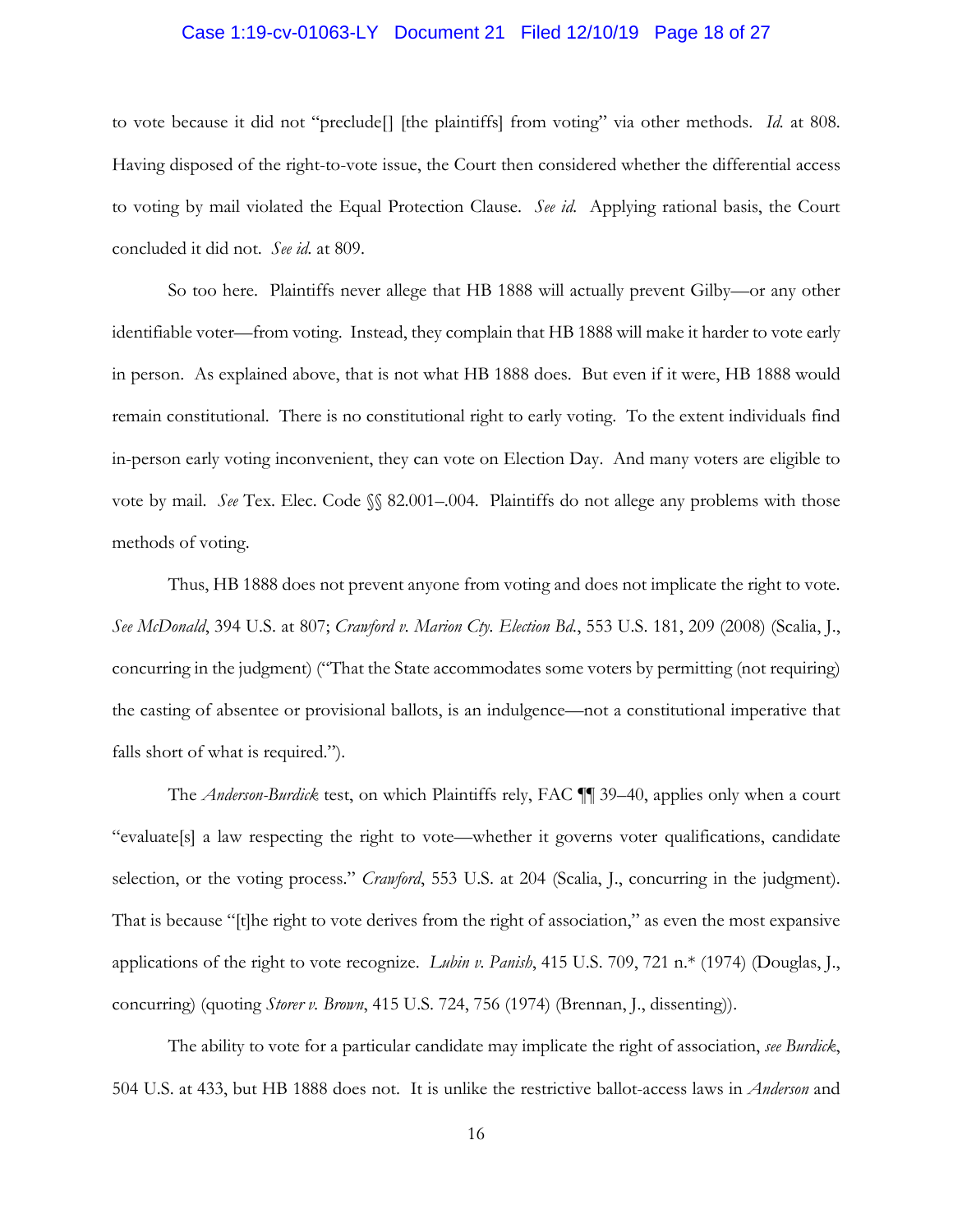#### Case 1:19-cv-01063-LY Document 21 Filed 12/10/19 Page 19 of 27

*Burdick*, which would have prevented supporters of certain candidates from voting for those candidates. *Anderson v. Celebrezze*, 460 U.S. 780, 782–83 (1983); *Burdick*, 504 U.S. at 430.

Even if Southwestern University does not host an early voting polling place, Gilby—like every other voter—remains free to vote for the candidate of her choice at other locations (or perhaps through the mail). Local officials' decisions regarding the locations of early voting polling places may make "casting a ballot easier for some," but they do not create "an absolute denial of the franchise." *Kramer v. Union Free Sch. Dist. No. 15*, 395 U.S. 621, 626 n.6 (1969). And if Gilby declines to take advantage of other methods of voting, the failure to vote is attributable to her alone. *See Rosario v. Rockefeller*, 410 U.S. 752, 758 (1973) ("[I]f [the plaintiffs'] plight can be characterized as disenfranchisement at all, it was not caused by [the challenged statute requiring enrollment], but by their own failure to take timely steps to effect their enrollment.").

Thus, the right to vote is not implicated here. That alone is sufficient reason to dismiss Plaintiffs' right-to-vote claim and apply rational-basis review to their equal protection claim. *See McDonald*, 394 U.S. at 807–09; *infra* Part III.B (addressing equal protection).

## **2. In Any Event, HB 1888 Satisfies** Anderson-Burdick

If the Court concludes the right to vote is implicated, HB 1888 should easily pass muster under *Anderson-Burdick*. Any burden is *de minimis*, and the statute advances weighty State interests.

The first step of the analysis is to "weigh the character and magnitude of the asserted injury." *Burdick*, 504 U.S. at 434 (quotation omitted). As discussed above, HB 1888 requires that polling places stay open for a minimum number of hours. It prevents local officials from closing polling places early. Of course, keeping polling places open longer does not burden the right to vote. It makes voting easier, not harder.

Plaintiffs do not argue that HB 1888 imposes any of the burdens traditionally considered under *Anderson-Burdick*. It does not affect anyone's eligibility to vote. It does not affect anyone's ability to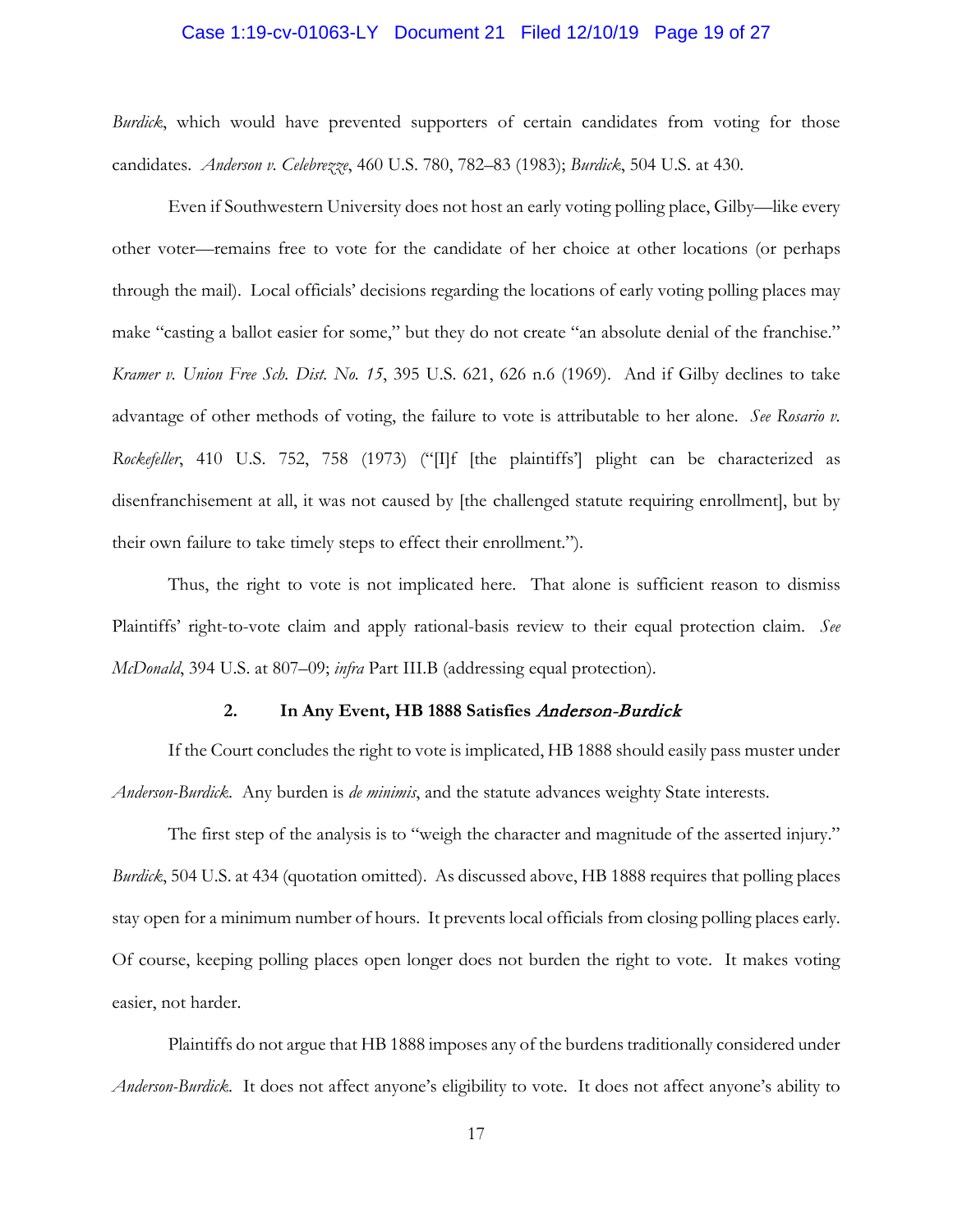#### Case 1:19-cv-01063-LY Document 21 Filed 12/10/19 Page 20 of 27

appear on the ballot. Any voter can vote for any candidate.

HB 1888 does not affect Election Day voting. Gilby alleges that her "busy schedule is likely to make it difficult and burdensome to vote on Election Day, so she hopes to be able to vote early and on campus." FAC ¶ 18. Of course, many people have a "busy schedule." Gilby does not claim that voting on Election Day will be impossible, and her conclusory assertion that voting on election day "is likely to" be "difficult and burdensome" is not supported by any factual allegations. But to the extent Election Day voting is difficult for Gilby, that has nothing to do with HB 1888. No one disputes that HB 1888's regulation of early voting polling places does not apply to Election Day voting. *See* Tex. Elec. Code § 85.064(b) (addressing "[e]arly voting by personal appearance").

Plaintiffs have not plausibly alleged a burden on early voting either. Under Plaintiffs' theory, the most HB 1888 could do is lead local officials to choose different polling places going forward. Plaintiffs' allegations provide no factual basis for determining which locations local officials might choose. HB 1888 does not prohibit polling places from being located on university campuses or anywhere else. Thus, whether relevant local officials will accept or reject Plaintiffs' preferred locations is unclear. To the extent there is a burden on early voting at all, it is contingent on the unknown future decision of local officials.

Even if that contingency comes to pass—that is, local officials do not establish early voting polling places on campuses—the magnitude of the burden is likely to be quite small. Local officials may put polling places very close to campuses or other places voters like Gilby congregate.

Plaintiffs do not allege any facts suggesting off-campus polling places would be materially inconvenient. Plaintiffs seem to simply assume that voting anywhere off campus, even if it is just across the street, would be "far more difficult" than voting on campus. FAC ¶ 18. Plaintiffs do not allege any facts supporting such a counter-intuitive conclusion.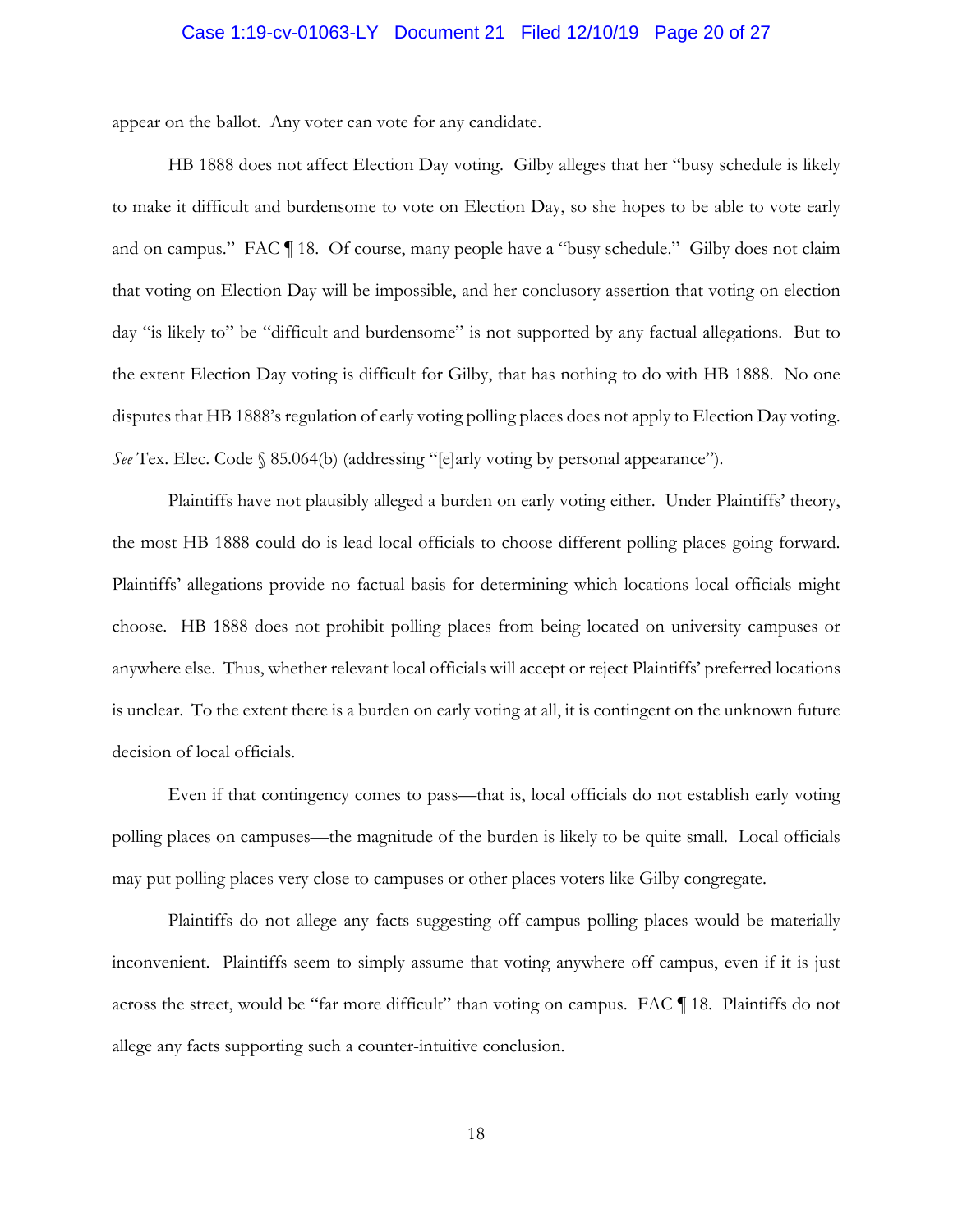#### Case 1:19-cv-01063-LY Document 21 Filed 12/10/19 Page 21 of 27

Because HB 1888 does not seriously burden the right to vote, it is subject to relaxed scrutiny. *See Burdick*, 504 U.S. at 434 ("[T]he rigorousness of our inquiry into the propriety of a state election law depends upon the extent to which a challenged regulation burdens First and Fourteenth Amendment rights.").

HB 1888 survives any level of scrutiny. It furthers weighty State interests, including preventing gamesmanship, avoiding voter confusion, and increasing opportunities to vote. *See Crawford*, 553 U.S. at 191 (plurality) (requiring "relevant and legitimate state interests sufficiently weighty to justify the limitation" (quotation omitted)); *Burdick*, 504 U.S. at 433 (recognizing State interests in "fair an honest" elections characterized by "order, rather than chaos").

Preventing Gamesmanship: Texas has an interest in preventing inappropriate electioneering through the location of polling places. HB 1888 reduces the risk local officials will set up the polls at times and locations conducive to only certain segments of the population. Plaintiffs acknowledge that legislators expressed concern about past instances of gamesmanship by local officials. *See* FAC ¶ 32; House Elections Comm., Bill Analysis, Tex. H.B. 1888, 86<sup>th</sup> Leg. R.S. (2019), https://capitol.texas.gov/tlodocs/86R/analysis/pdf/HB01888H.pdf#navpanes=0 ("[C]oncerns have been raised about the possibility that some authorities accommodate certain voting populations to the exclusion of others. H.B. 1888 seeks to address this issue by revising the temporary branch polling place hours of operation.").

Of course, preventing gamesmanship is a weighty state interest. But preventing the appearance of gamesmanship is important too. By avoiding the appearance of impropriety, HB 1888 improves citizen trust in government.

Avoiding Voter Confusion: Texas also has an interest in preventing voter confusion. During early voting, a Texas voter can vote at any voting site in his county. Thus, if a voter sees an early voting location, he reasonably expects that, for the rest of the early-voting period, he can return to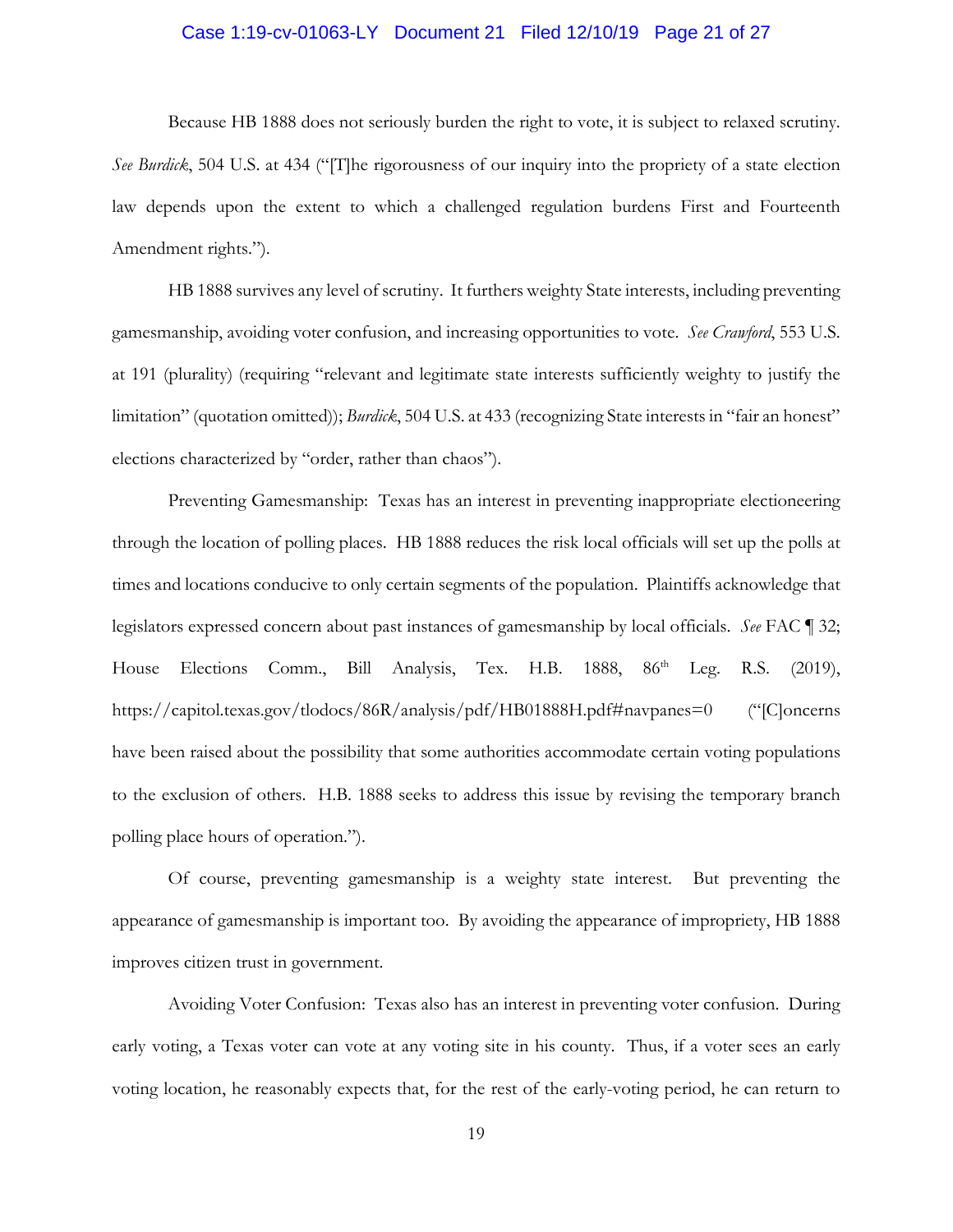# Case 1:19-cv-01063-LY Document 21 Filed 12/10/19 Page 22 of 27

that location to vote. When a polling place closes or moves in the midst of early voting, it causes voter confusion.

Increasing Opportunities to Vote: HB 1888 increases voter opportunity by requiring polling places to stay open longer. On its face, HB 1888 makes voting easier by leaving the number of polling places alone but extending the hours those polling places are open.

Plaintiffs counter that local officials may respond to HB 1888 by decreasing the number of polling places. HB 1888 does not require that, but even assuming some local officials will react that way, HB 1888 can still increase voter opportunities in those localities. For example, Plaintiffs allege that Travis County, in the first election after HB 1888, increased the number of full-time early voting polling places from twenty-three to thirty. FAC ¶ 37. Plaintiffs complain about the elimination of fifty-four "mobile early voting site[s]." *Id.* But whether seven full-time polling places is better than fifty-four part-time polling places is a matter for state and local officials, not a federal court. That said, a preference for the full-time polling places is certainly reasonable. Because the part-time polling places were, by definition, open for fewer hours, the seven full-time polling places may have provided more hours of voting opportunities than the fifty-four part-time polling places did.

Plaintiffs suggest the Legislature should have approved a proposed amendment to HB 1888 that would have created "carveouts" for rural areas, nursing homes, and universities. FAC ¶¶ 34–35, 44. Such carveouts would have undermined the interests HB 1888 is meant to advance. Gamesmanship can occur through strategic establishment of polling places in rural areas, nursing homes, and universities just as it can occur elsewhere. As Rep. Greg Bonnen explained to the Elections Committee: "While certainly bond elections in [school] districts have been really the most egregious example of this practice, it's not been isolated to those. So I think it would be a little naïve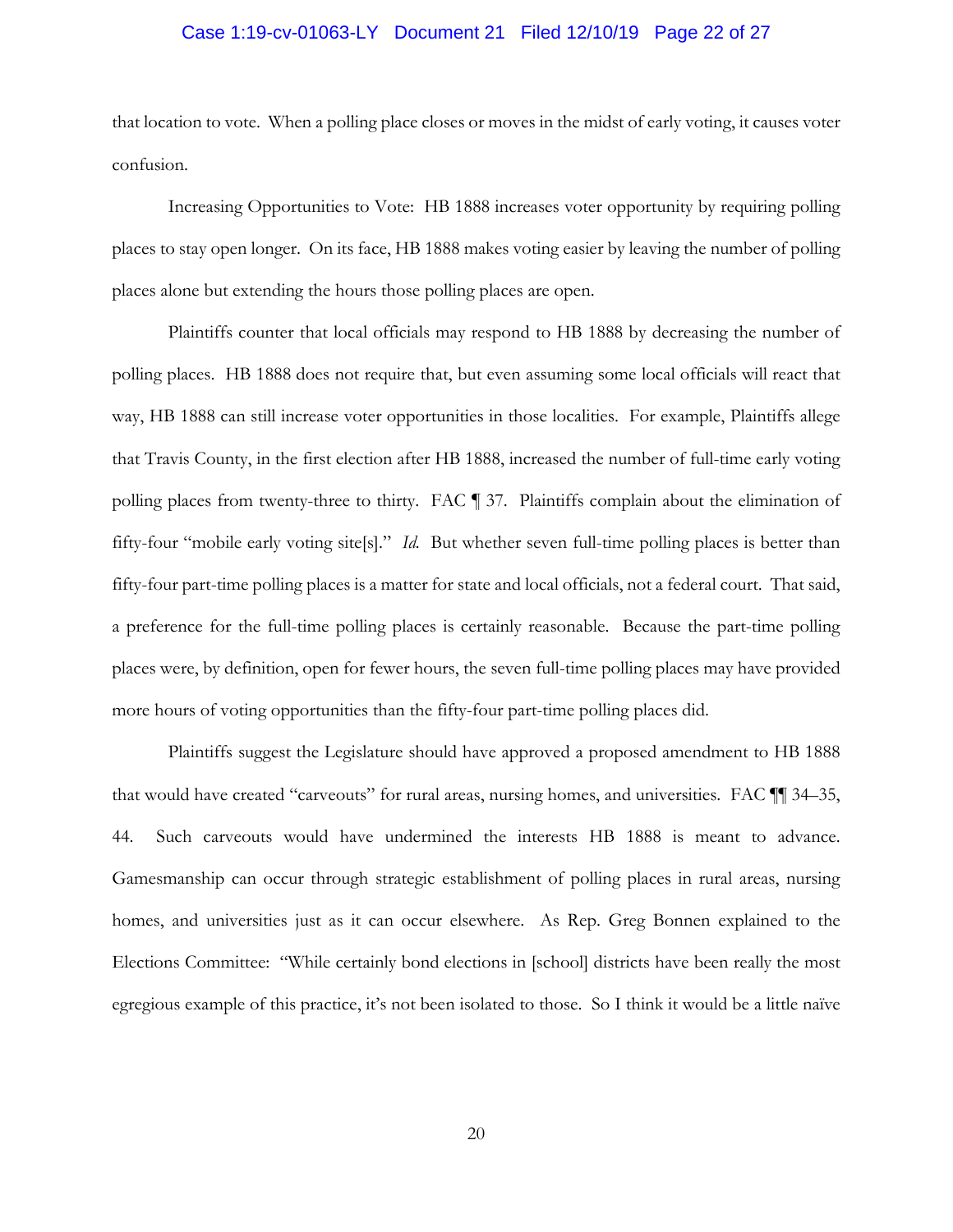# Case 1:19-cv-01063-LY Document 21 Filed 12/10/19 Page 23 of 27

to think no such thing has ever happened in an urban county during a general election."6

The Legislature had good reason not to exempt the locations favored by Plaintiffs. And of course, the State's interests in avoiding voter confusion and expanding opportunities to vote would have been undermined if the full-time requirement were not applied in those locations. But even if HB 1888 were overinclusive, that would not cause it to fail *Anderson-Burdick* scrutiny. "The fit between Texas's aims and the method used to obtain those aims need not be precise. Even if the classification involved here is to some extent both underinclusive and overinclusive, and hence the line drawn by the state imperfect, it is nevertheless the rule that in a case like this perfection is by no means required." *Harris v. Hahn*, 827 F.3d 359, 369 (5th Cir. 2016) (quotations and brackets omitted).

For these reasons, HB 1888 does not violate anyone's right to vote.

# **B. Plaintiffs' Equal Protection Claim Also Fails**

 $\overline{a}$ 

HB 1888 does not violate the Equal Protection Clause. Plaintiffs have not plausibly alleged any invidious discrimination, and HB 1888 is supported by numerous rational bases.

HB 1888 applies equally to everyone. It requires all early voting polling places to be open for a minimum number of hours, regardless of where they are located or who votes there. By itself, the statute cannot provide any unequal advantage or disadvantage to anyone. And Plaintiffs do not allege that anyone will enforce this facially neural statute in a discriminatory way. *Cf. Washington v. Davis*, 426 U.S. 229, 241 (1976) ("A statute, otherwise neutral on its face, must not be applied so as invidiously to discriminate on the basis of race.").

Plaintiffs' theory seems to be that the local officials' reactions to HB 1888 will have a disparate impact on "voters who live near now defunct temporary voting sites, especially young voters." FAC

<sup>6</sup> Statement of Rep. Greg Bonnen to Elections Committee at 22:16–22:33 (Mar. 11, 2019), https://tlchouse.granicus.com/MediaPlayer.php?view\_id=44&clip\_id=16486.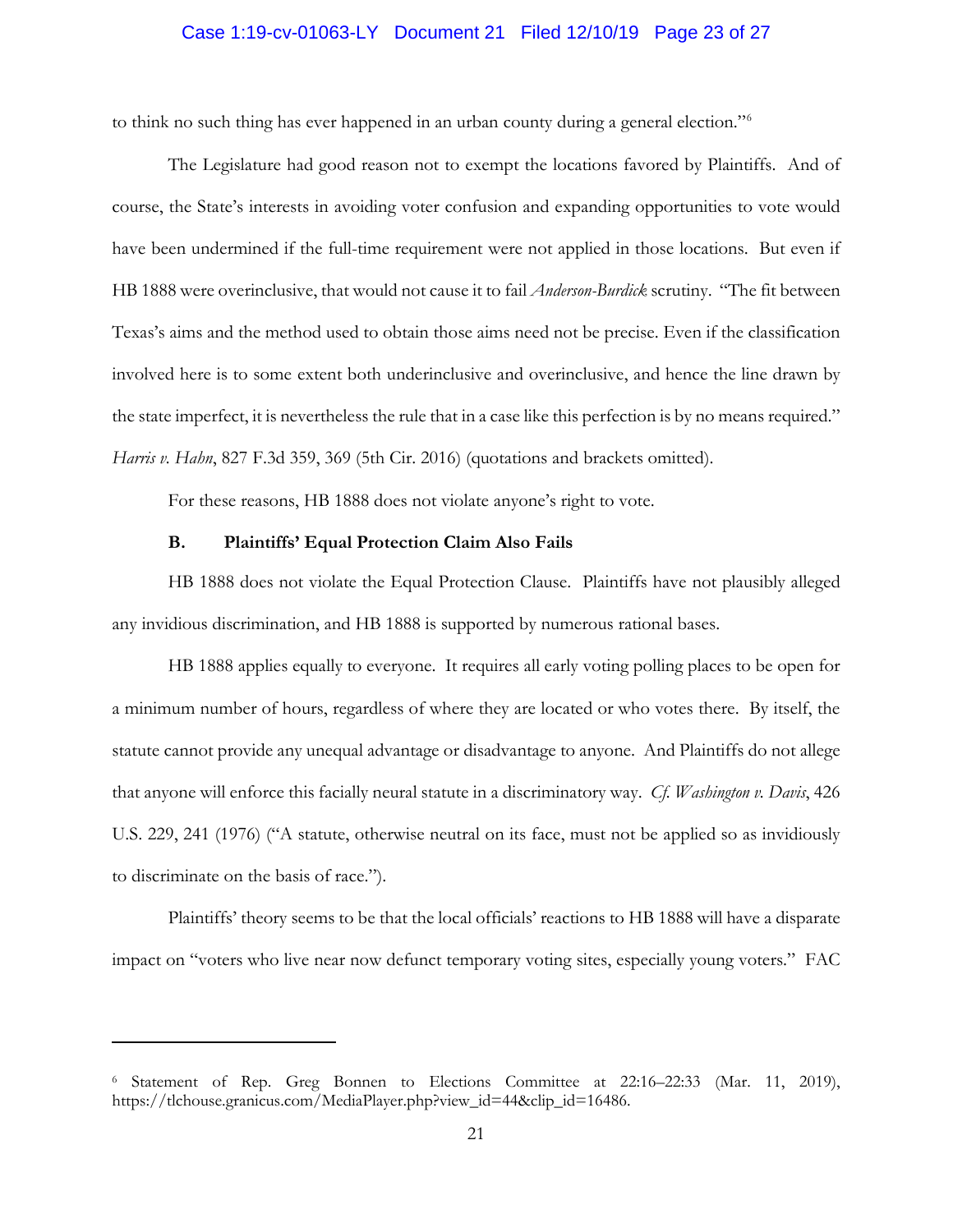#### Case 1:19-cv-01063-LY Document 21 Filed 12/10/19 Page 24 of 27

¶ 49; *see also id.* ¶ 6 (alleging "the impact . . . will almost certainly fall disproportionately on young voters"). For the reasons explained above, Plaintiffs' assertion is not plausible. Local officials have the option of locating full-time polling places at previous part-time sites, and at least some of them seem to have decided to do so. *See supra* Part II.A. Further, even if local officials choose different sites, they may be equally or more convenient for any given voter.

Had Plaintiffs plausibly alleged a disparate impact, that would not be sufficient. Disparate racial impacts, standing alone, do not violate the Constitution. *See Washington*, 426 U.S. at 242 ("[W]e have not held that a law, neutral on its face and serving ends otherwise within the power of government to pursue, is invalid under the Equal Protection Clause simply because it may affect a greater proportion of one race than of another."). It follows that disparate impacts on "voters who live near now-defunct temporary voting sites" and "young voters" do not either.

Plaintiffs have not plausibly alleged discriminatory purpose. Plaintiffs included conclusory assertions, on "information and belief," of discriminatory intent. FAC ¶ 36 ("Upon information and belief, HB 1888 was passed for the purpose, at least in part, of reducing access to early voting for young Texas voters . . . ."). "These bare assertions . . . amount to nothing more than a formulaic recitation of the elements of a constitutional discrimination claim, namely, that petitioners adopted a policy because of, not merely in spite of, its adverse effects upon an identifiable group. As such, the allegations are conclusory and not entitled to be assumed true." *Ashcroft v. Iqbal*, 556 U.S. 662, 681 (2009) (quotations and citations omitted)).

But even if Plaintiffs had plausibly alleged intentional discrimination, HB 1888 would still be subject to rational basis review:

States may discriminate on the basis of age without offending the Fourteenth Amendment if the age classification in question is rationally related to a legitimate state interest. The rationality commanded by the Equal Protection Clause does not require States to match age distinctions and the legitimate interests they serve with razorlike precision. As we have explained, when conducting rational basis review we will not overturn such government action unless the varying treatment of different groups or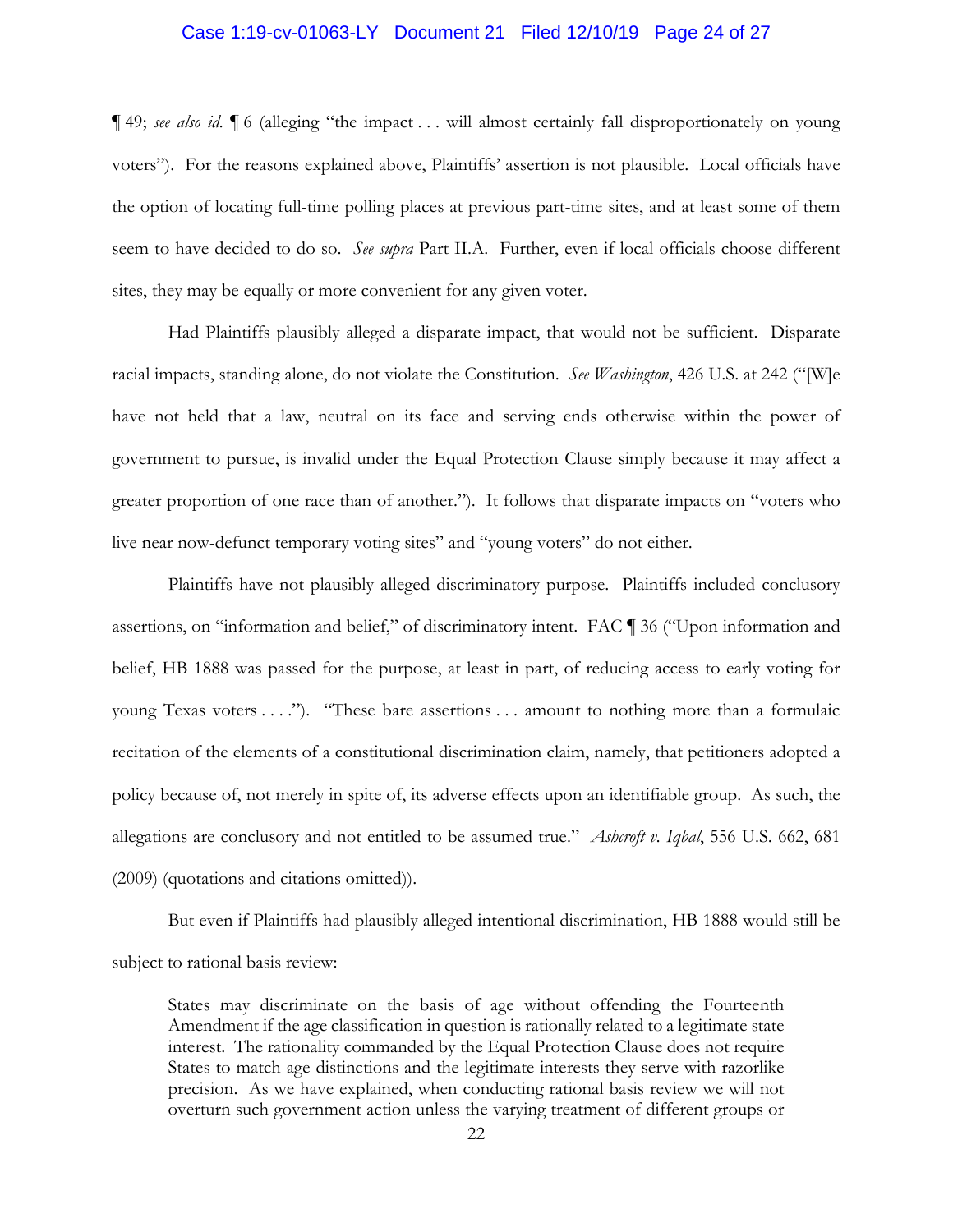# Case 1:19-cv-01063-LY Document 21 Filed 12/10/19 Page 25 of 27

persons is so unrelated to the achievement of any combination of legitimate purposes that we can only conclude that the government's actions were irrational.

*Kimel v. Fla. Bd. of Regents*, 528 U.S. 62, 83–84 (2000) (quotation and brackets omitted).

HB 1888 easily survives rational-basis review for the same reasons it survives under the *Anderson-Burdick* framework. *See supra* Part III.A.2.

# **C. HB 1888 Does Not Violate the Twenty-Sixth Amendment**

The Twenty-Sixth Amendment has nothing to do with HB 1888. It provides: "The right of citizens of the United States, who are eighteen years of age or older, to vote shall not be denied or abridged by the United States or by any State on account of age." U.S. Const. amend. XXVI, § 1. It applies only when the right to vote is "denied or abridged" and when that denial or abridgement is "on account of age." Plaintiffs cannot satisfy either requirement.

As explained above, HB 1888 does not burden the right to vote, much less deny or abridge it. *See supra* Part III.A. Even if all of Plaintiffs' speculation about the future decision of local officials turned out to be true, their worst-case scenario is that some students would find voting less convenient, not that anyone would be prohibited from voting. "Admittedly, allowing students to [vote on campus might] make it easier for them to vote, but it does not automatically follow that *not* allowing them to [do so] imposes a severe burden or otherwise abridges their right to vote." *Nashville Student Org. Comm. v. Hargett*, 155 F. Supp. 3d 749, 757 (M.D. Tenn. 2015) (holding the inability to use a student ID card to vote did not violate the Twenty-Sixth Amendment). There is no violation when, as here, voters can overcome any alleged burden simply by expending a "reasonable effort." *One Wisconsin Inst., Inc. v. Thomsen*, 198 F. Supp. 3d 896, 926 (W.D. Wis. 2016), *order enforced*, 351 F. Supp. 3d 1160 (W.D. Wis. 2019) (finding that Wisconsin's voter ID did not violate the Twenty-Sixth Amendment).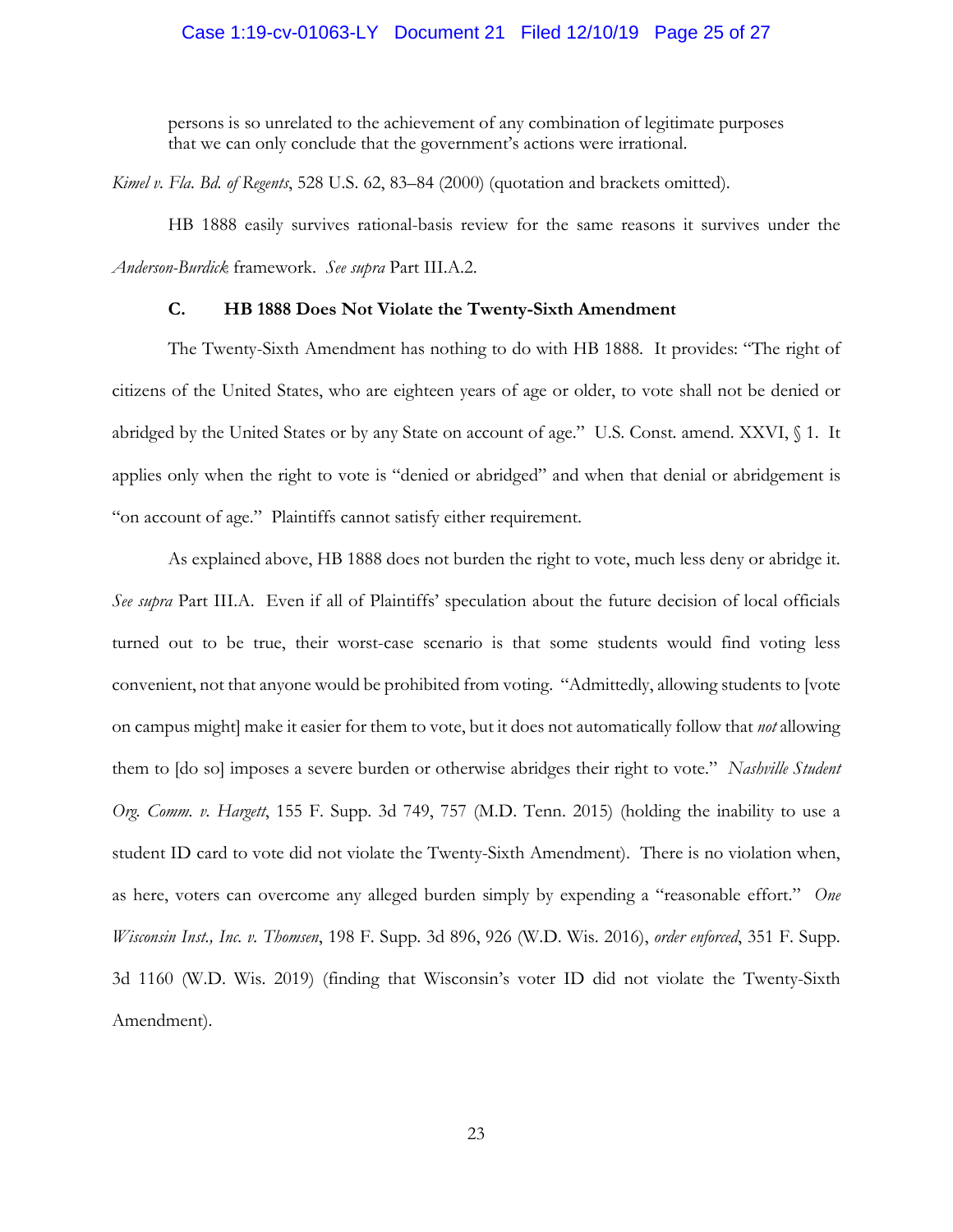# Case 1:19-cv-01063-LY Document 21 Filed 12/10/19 Page 26 of 27

Nor does HB 1888 do anything "on account of age." Any voter, regardless of age, can vote during the hours required by HB 1888. That alone is sufficient to require dismissal of Plaintiffs' Twenty-Sixth Amendment claim.

For the reasons discussed above, Plaintiffs have not plausibly alleged a disparate impact on young voters. *See surpa* Part III.B. But even if they had, it would not suffice to state a Twenty-Sixth Amendment claim. *See, e.g.*, *Lee v. Va. State Bd. of Elections*, 843 F.3d 592, 607 (4th Cir. 2016); *One Wisconsin Institute, Inc.*, 198 F. Supp. 3d at 926.

Nor have Plaintiffs plausibly alleged any discriminatory intent. *See supra* Part III.B.

# **CONCLUSION**

The Secretary respectfully requests that the Court dismiss Plaintiffs' First Amended Complaint.